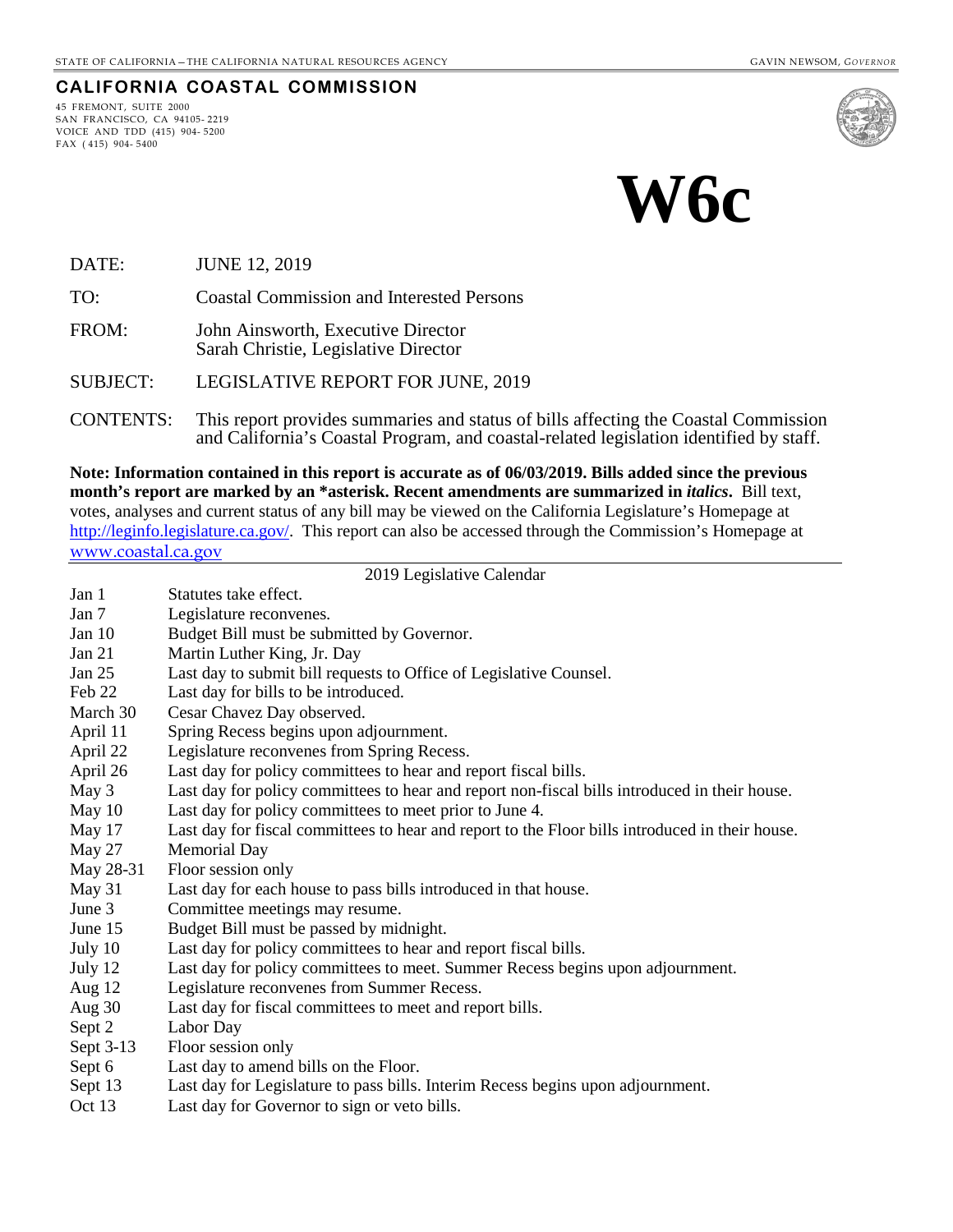# **PRIORITY LEGISLATION**

#### **[AB 62 \(Fong\) State government: Fi\\$Cal: transparency](http://leginfo.legislature.ca.gov/faces/billNavClient.xhtml?bill_id=201920200AB62)**

This bill would require the state's Fi\$Cal system to include a publicly accessible, interactive website that discloses specified information relating to all state expenditures, including the amount, type and description of expenditures, a brief description of its purpose, and entity making the expenditure. *Amendments of 03/28/19 make technical, non-substantive changes.*

| Introduced    | 12/03/18                                                  |
|---------------|-----------------------------------------------------------|
| Last Amended  | 03/28/19                                                  |
| <b>Status</b> | Assembly Accountability & Administrative Review Committee |

#### **[AB 63 \(Fong\) State government](http://leginfo.legislature.ca.gov/faces/billNavClient.xhtml?bill_id=201920200AB63)**

This bill would require state agencies to provide forms on the internet for individuals to register complaints relating to the performance of that agency, with instructions on how to electronically file or mail their complaints to the agency. The forms would include an A, B, C, D, F, grading system for individuals to rate their experiences. *Amendments of 04/03/19 specify that the bill only applies to agencies that provide direct services to the public.*

| Introduced    | 12/03/18                                                                |
|---------------|-------------------------------------------------------------------------|
| Last Amended  | 04/03/19                                                                |
| <b>Status</b> | Assembly Appropriations Committee, Suspense File. Held under Submission |

### **[AB 65 \(Petrie-Norris\) Coastal protection: climate adaptation: project prioritization](http://leginfo.legislature.ca.gov/faces/billNavClient.xhtml?bill_id=201920200AB65)**

This bill would require the State Coastal Conservancy to prioritize Proposition 68 funds for projects that use natural infrastructure to help with adaptation to climate change, as well as those that provide multiple public benefits, including protection of communities, natural resources and recreational opportunities*. Amendments of 03/18/19 add a definition of the term "natural infrastructure," and authorize the Conservancy to provide technical assistance to communities to assist them with natural infrastructure projects.*

Introduced 12/03/18 Last Amended 03/18/19 Status Senate Natural Resources and Water Committee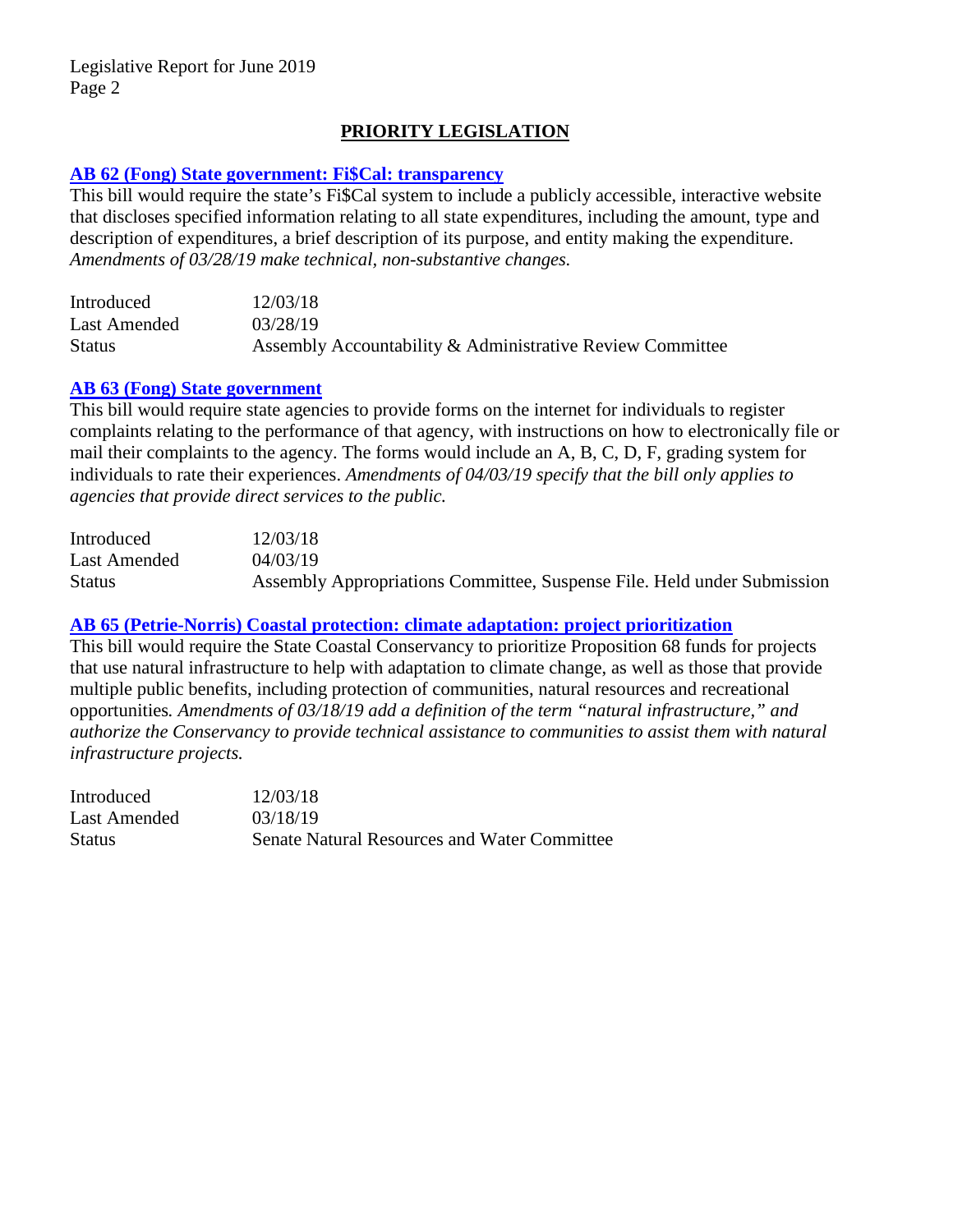# **[AB 68 \(Ting\) Land use: accessory dwelling units](http://leginfo.legislature.ca.gov/faces/billNavClient.xhtml?bill_id=201920200AB68)**

This bill would shorten the time limit for a local government to approve or deny a permit application for an Accessory Dwelling Unit (ADU) and Junior Accessory Dwelling Units (JADUs) from 120 days to 60 days from receipt of a completed application; prohibit an ordinance from imposing limits on minimum lot size, lot coverage, or floor area ratio beyond certain specifications; and allow for the application of more than one ADU or Junior ADU associated with a single family or multi-family dwelling. The bill would give the Department of Housing and Community Development authority to review local ordinances relating to Accessory Dwelling Units (ADUs) and submit written findings to a local government as to whether the ordinance meets state standards, and to notify the Attorney General if the ordinance violates state law. In response, the local government may either amend its ordinance or adopt a resolution stating the reasons the ordinance is already in compliance. *Amendments of 04/03/19 would prevent a local agency from issuing a certificate of occupancy for an ADU before issuing a certificate of occupancy for the primary residence.*

| Introduced    | 12/03/18                      |
|---------------|-------------------------------|
| Last Amended  | 04/03/19                      |
| <b>Status</b> | <b>Senate Rules Committee</b> |

# **[AB 69 \(Ting\) Land use: accessory dwelling units](http://leginfo.legislature.ca.gov/faces/billNavClient.xhtml?bill_id=201920200AB69)**

This bill would require the Department of Housing and Community Development authority to develop "small home building standards" for ADUs and detached dwelling units less than 800 sf., and junior accessory dwelling units, and submit those proposed standards to the California Building Standards Commission by January 1, 2021. *Amendments of 04/04/19 make technical, non-substantive changes.*

| Introduced    | 12/03/18                      |
|---------------|-------------------------------|
| Last Amended  | 04/04/19                      |
| <b>Status</b> | <b>Senate Rules Committee</b> |

#### **[AB 129 \(Bloom\) Microfiber pollution](http://leginfo.legislature.ca.gov/faces/billNavClient.xhtml?bill_id=201920200AB129)**

This bill states it is the intent of the Legislature to enact legislation recognizing the emerging threat that microfibers pose to water quality and reducing the amount of microfibers that enter the environment. *Amendments of 03/25/19 would require the public and private entities that use a laundry system to install a microfiber filtration capture system by 2020 and 2021, respectively, and would require the State Water Resources Control Board to adopt methods for evaluating microfiber shedding and filtration efficiency.*

| Introduced    | 12/04/18                                                  |
|---------------|-----------------------------------------------------------|
| Last Amended  | 03/25/19                                                  |
| <b>Status</b> | Assembly Environmental Safety & Toxic Materials Committee |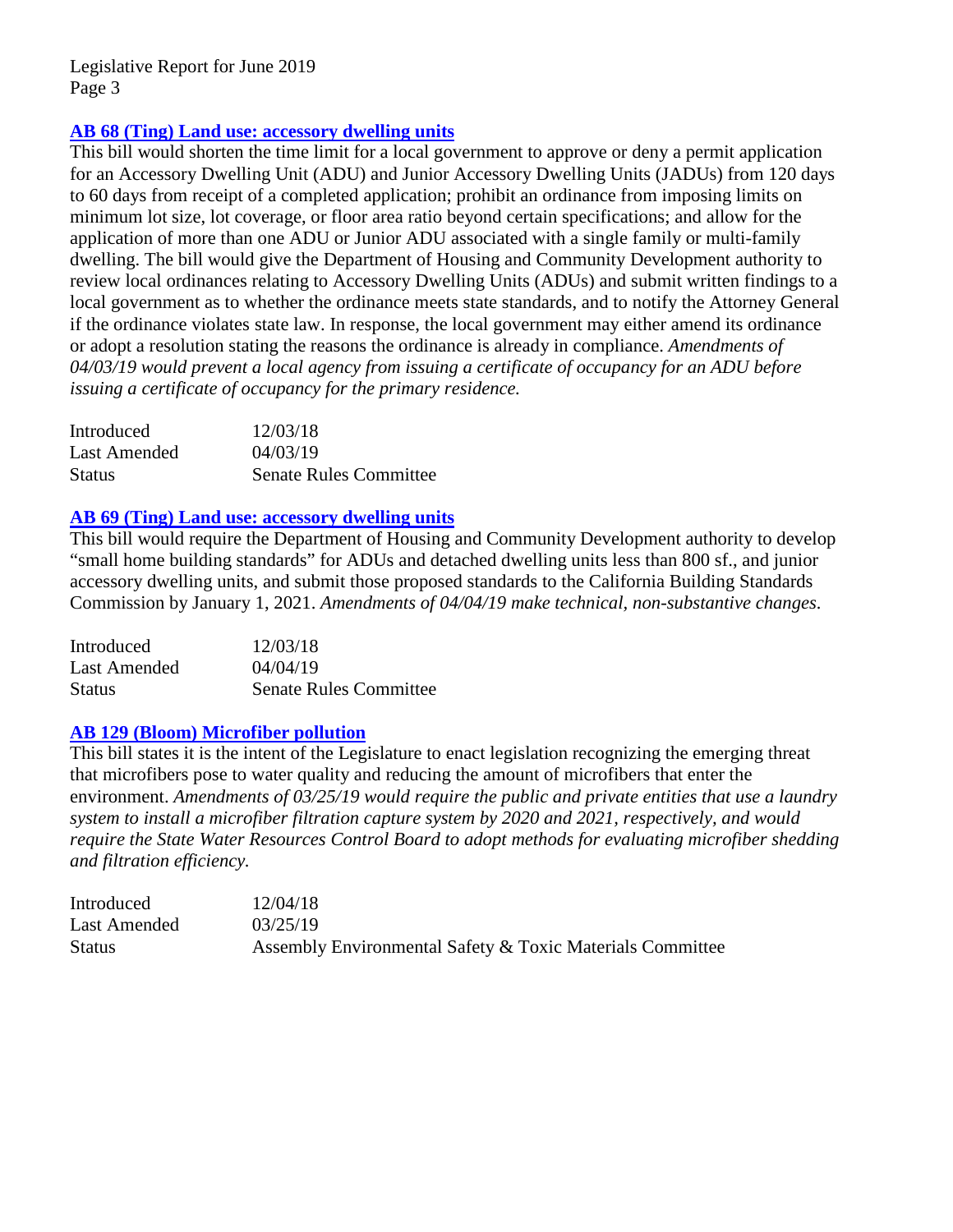# **AB 209 (Limón) [Parks: environmental education: grant program](http://leginfo.legislature.ca.gov/faces/billNavClient.xhtml?bill_id=201920200AB209)**

This bill would require the Department of Parks and Recreation to establish the Outdoor Equity Grants Program, to increase the availability of outdoor education programs to underserved and at-risk populations. The bill would establish the California Outdoor Equity Account in the State Parks and Recreation Fund, and would allow the fund to receive private funds as well as funds appropriated by the Legislature.

| Introduced    | 01/14/19                      |
|---------------|-------------------------------|
| <b>Status</b> | <b>Senate Rules Committee</b> |

#### **[AB 255 \(Limón\) Parks: Coastal resources: oil spills: grants](http://leginfo.legislature.ca.gov/faces/billNavClient.xhtml?bill_id=201920200AB255)**

This bill would authorize the Oil Spill Response (OSPR) administrator to offer grants to Native American Tribes and other public entities with jurisdiction over waters of the state for the purpose of providing oil spill response equipment. Current law only provides for grants to local governments.

| Introduced    | 01/23/19                                            |
|---------------|-----------------------------------------------------|
| <b>Status</b> | <b>Senate Natural Resources and Water Committee</b> |

# **AB 467 (Boerner [Horvath\) Competitions on state property: prize compensation: gender equity](http://leginfo.legislature.ca.gov/faces/billNavClient.xhtml?bill_id=201920200AB467)**

This bill would require specified state agencies, including the Coastal Commission, to include conditions on any permit or lease issued for a competition held on state land to ensure equal prize money between gendered categories at each participant level. *Amendments on 04/10/19 added coauthors.*

| Introduced   | 02/11/19                                     |
|--------------|----------------------------------------------|
| Last amended | 04/10/19                                     |
| Status       | Senate Natural Resources and Water Committee |

#### **[\\*AB 516 \(Chiu\) Authority to remove vehicles](http://leginfo.legislature.ca.gov/faces/billNavClient.xhtml?bill_id=201920200AB516)**

This bill would amend the Vehicle Code to eliminate the existing authority of a peace officer or public employee from towing or immobilizing a vehicle with 5 or more unpaid parking tickets, or a registration that is expired by more than 6 months, or that has been left standing for 72 hour or more in violation of a local ordinance.

| Introduced    | 02/28/19                                               |
|---------------|--------------------------------------------------------|
| Last amended  | 05/01/19                                               |
| <b>Status</b> | <b>Senate Transportation; Public Safety Committees</b> |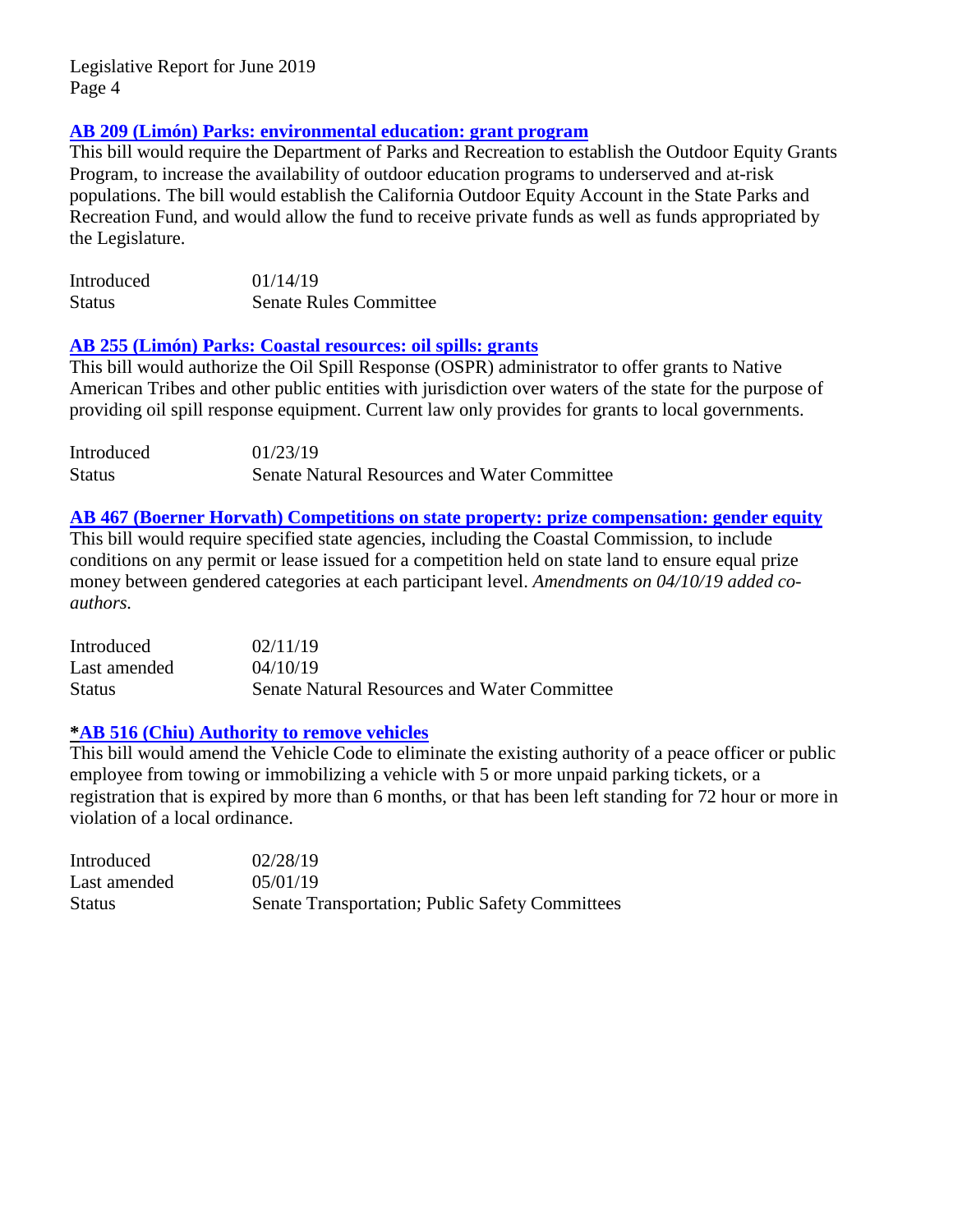# **[AB 552 \(Stone\) Coastal Adaptation,](http://leginfo.legislature.ca.gov/faces/billNavClient.xhtml?bill_id=201920200AB552) Access, and Resilience Program**

This bill would create the Coastal Adaptation, Access and Resilience Fund in the State Treasury for the purpose of funding actions by the California Coastal Commission, the Natural Resources Agency, the Ocean Protection Council, the Department of Parks and Recreation, and the State Coastal Conservancy to address sea level rise and climate change. Funds would be subject to appropriation by the Legislature. The source of the funds would be not less than 30% of state tidelands revenues collected by the State Lands Commission. *Amendments of 4/30/19 add the State Lands Commission to the list of agencies that would receive money from the Fund.*

| <b>Commission Position Support</b> |                               |
|------------------------------------|-------------------------------|
| <b>Status</b>                      | <b>Senate Rules Committee</b> |
| Last Amended                       | 04/30/19                      |
| Introduced                         | 02/13/19                      |

# **[AB 825 \(Mullin\) San Mateo County Flood and Sea Level Rise Resiliency District](http://leginfo.legislature.ca.gov/faces/billNavClient.xhtml?bill_id=201920200AB825)**

This bill would rename and expand the authority of the San Mateo County Flood Control District, by creating the San Mateo County Flood and Sea Level Rise Resiliency District. The district would have the authority to issue general revenue bonds, and levy tax assessments on all taxable property within the district to pay for the interest on the bonds. The bill would grant rights of way in, over and across public lands for the construction and maintenance of protective works, subject to SLC approval. *Amendments of 4/10/19 clarify that nothing in the act supersedes or in any way alters or lessens the effect or application of the Coastal Act.*

| Introduced    | 02/20/19                      |
|---------------|-------------------------------|
| Last Amended  | 04/10/19                      |
| <b>Status</b> | <b>Senate Rules Committee</b> |

### **[AB 931 \(Petrie-Norris\) State and local boards and commissions: appointments](http://leginfo.legislature.ca.gov/faces/billNavClient.xhtml?bill_id=201920200AB931)**

This bill would establish state and local boards and commissions to be comprised of a specified minimum of female appointees. Relevant to the Coastal Commission, this bill would require at least 50% of the appointed members to be women. *Amendments of 04/22/19 limit the scope of the bill to local boards and commissions in cities with a population of 50,000 or more.*

| Introduced   | 02/20/19                                         |
|--------------|--------------------------------------------------|
| Last Amended | 04/22/19                                         |
| Status       | Assembly Appropriations Committee, Suspense File |

# **[AB 1011 \(Petrie-Norris\) Coastal resources: waiver of filing fees](http://leginfo.legislature.ca.gov/faces/billNavClient.xhtml?bill_id=201920200AB1011)**

This bill would authorize the Commission to waive the permit fee for a non-profit organization seeking to undertake a project that provides public access to coastal resources or habitat restoration.

| <b>Commission Position Support</b> |                                                     |
|------------------------------------|-----------------------------------------------------|
| <b>Status</b>                      | <b>Senate Natural Resources and Water Committee</b> |
| Last Amended                       | 03/18/19                                            |
| Introduced                         | 02/21/19                                            |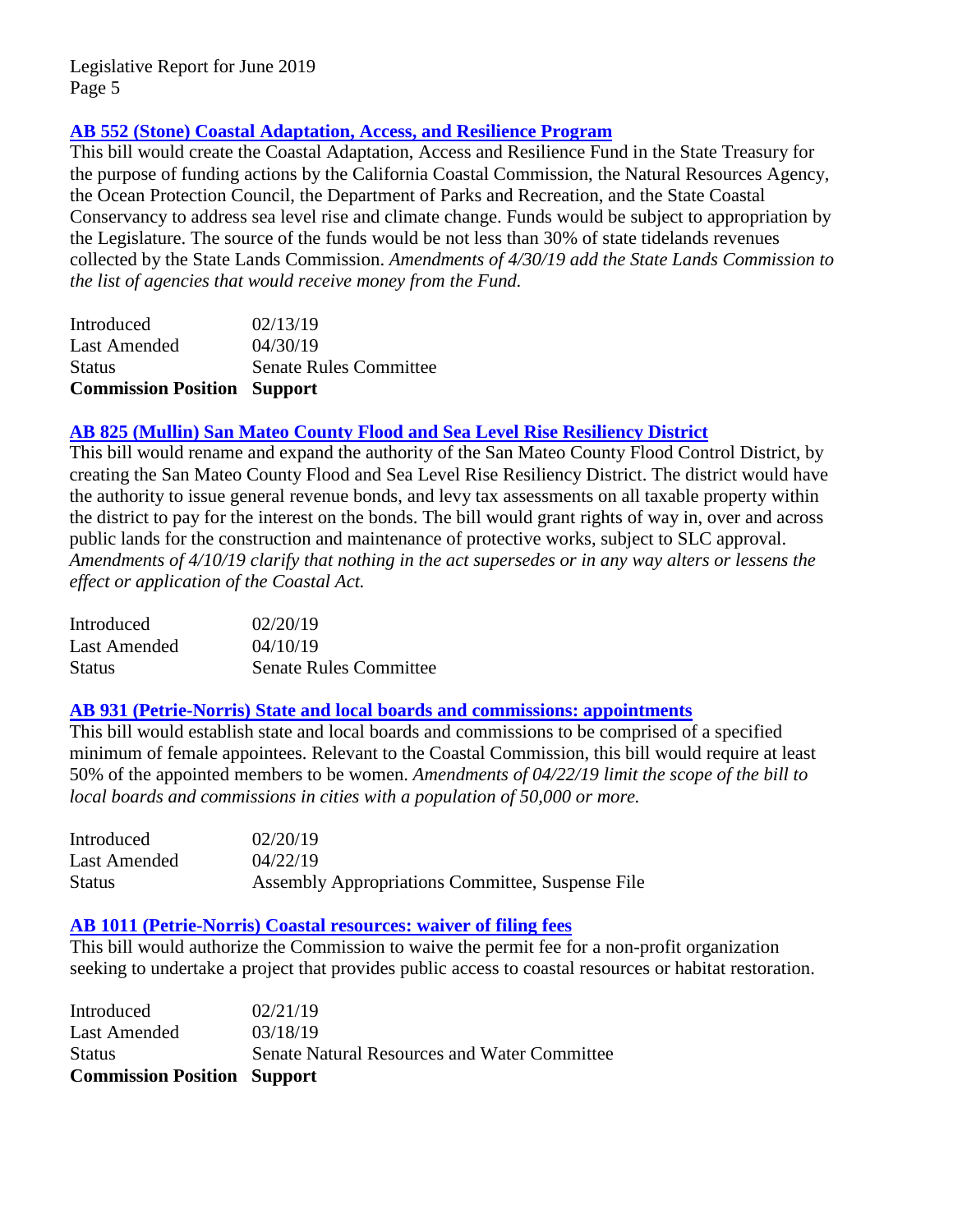# **[AB 1040 \(Muratsuchi\) Protection of cetaceans: unlawful activities](http://leginfo.legislature.ca.gov/faces/billNavClient.xhtml?bill_id=201920200AB1040)**

This bill would make it unlawful to hold in captivity any cetacean, whether wild-caught or captivebred, for any purpose including display, performance of entertainment. The bill would make it unlawful to breed or impregnate any cetacean in captivity. The bill would allow any cetacean held in captivity prior to a specified date to lawfully remain in captivity for educational purposes.

| Introduced    | 02/21/19                                   |
|---------------|--------------------------------------------|
| <b>Status</b> | Assembly Water, Parks & Wildlife Committee |

#### **[AB 1080 \(Gonzalez\) California Circular Economy and Plastic Pollution Reduction Act](http://leginfo.legislature.ca.gov/faces/billNavClient.xhtml?bill_id=201920200AB1080)**

This bill would enact the California Circular Economy and Plastic Pollution Reduction Act, which would require the Department of Resources Recycling and Recovery (CalRecycle), in consultation with the State Water Resources Control Board and the Ocean Protection Council to develop a scoping plan for reducing plastic pollution in California by the year 2030 through source reduction, recycling and composting. AB 1080 is a companion to SB 54 (Allen). The two bills are identical in their current forms. *Amendments of 03/19/19 add additional specificity to the Department's proposed regulations, including identification of single-use packaging materials for reduction actions; criteria for source reduction requirements, minimum post-consumer recycled content requirements; and processes for annual reporting by businesses. Amendments of 05/07/19 extend the deadline for the adoption of regulations from 01/01/21 to 01/01/23; expand the bill to include manufacturers and retailers; and require the department to develop a scoping plan for achieving the bill's objectives prior to adopting regulations. Amendments of 05/22 substantially revise the bill to establish that it is a policy goal of the state that manufacturers and retailers reduce single-use packaging and products by 75% by the year 2030, transition to reusable products and packaging to the maximum extent practicable; and that single use packaging and products must be recyclable or compostable by specified dates. The amendments would narrow the scope of CalRecycle's regulatory authority to "priority single use plastic products" which are defined in the bill as single-use packaging and the 10 most commonly littered single-use plastic products in California. The Department would be required to adopt regulations to implement the policy. The bill would also extend the deadline by two years for manufacturers to demonstrate a 40% recycling rate by 2028.* 

| <b>Position</b> | <b>Support</b>                |
|-----------------|-------------------------------|
| <b>Status</b>   | <b>Senate Rules Committee</b> |
| Last Amended    | 05/22/19                      |
| Introduced      | 02/21/19                      |

#### **[AB 1300 \(Kamlager-Dove\) State Coastal Conservancy: Explore the Coast Program](http://leginfo.legislature.ca.gov/faces/billNavClient.xhtml?bill_id=201920200AB1300)**

This bill would establish the Explore the Coast Program within the State Coastal Conservancy. The program would require the Conservancy, when awarding grants to non-profit organizations, public agencies and Native American Tribes for the purpose of achieving program goals, to prioritize projects that provide students and youth the opportunity to visit the coast for the first time.

| Introduced    | 02/22/19                                         |
|---------------|--------------------------------------------------|
| Last Amended  | 03/28/19                                         |
| <b>Status</b> | Assembly Appropriations Committee, Suspense File |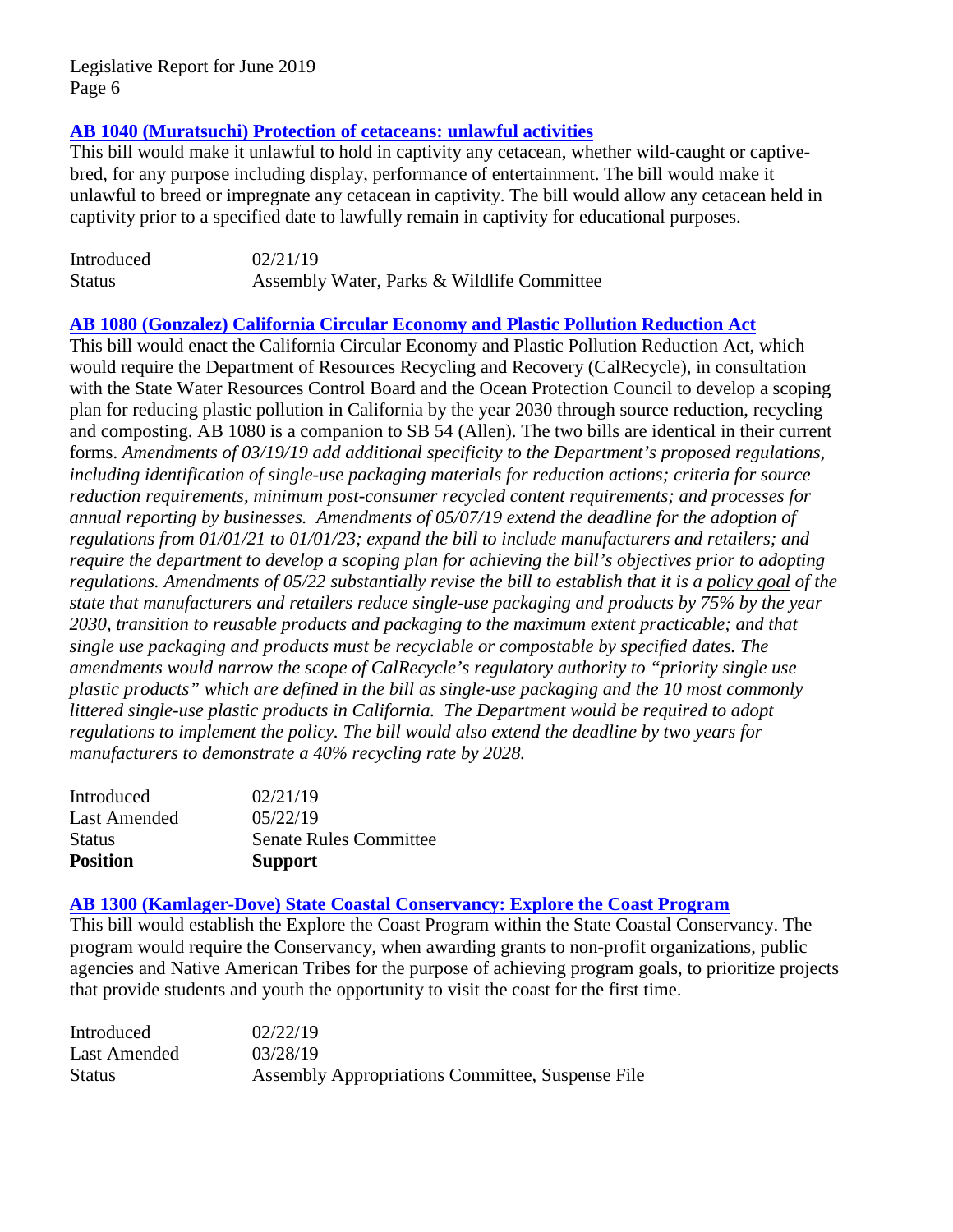# **AB 1426 (Boerner [Horvath\) State beaches: San Onofre State Beach: report on encroaching state](http://leginfo.legislature.ca.gov/faces/billNavClient.xhtml?bill_id=201920200AB1426)  [or local agency infrastructure project](http://leginfo.legislature.ca.gov/faces/billNavClient.xhtml?bill_id=201920200AB1426)**

This is a spot making non-substantive changes to Public Resources Code Section 30522, related to the certification of local coastal programs. *Amendments of 03/25/19 amend the bill to require the State Parks to report to legislative policy committees about any proposed state or local agency infrastructure project that would interfere with the operation of San Onofre State Beach.*

| Introduced    | 02/22/1                                                                |
|---------------|------------------------------------------------------------------------|
| Last Amended  | 03/25/19                                                               |
| <b>Status</b> | Assembly Appropriation Committee, Suspense File. Held under Submission |

# **[AB 1511 \(Bloom\) Coastal resources: Santa Monica Bay Restoration Commission](http://leginfo.legislature.ca.gov/faces/billNavClient.xhtml?bill_id=201920200AB1511)**

This bill would transfer the responsibility of providing administrative services to the Santa Monica Bay Restoration Commission from the State Water Resources Control Board to the State Coastal Conservancy, pursuant to a MOU between the Natural Resources Agency, the Environmental Protection Agency, and the SMBR Commission. The purpose of the bill is to support the restoration and enhancement of the Santa Monica Bay and its watershed.

| Introduced    | 02/22/19                      |
|---------------|-------------------------------|
| Last Amended  | 03/26/19                      |
| <b>Status</b> | <b>Senate Rules Committee</b> |

# **[AB 1585 \(Boerner Horvath\) Accessory dwelling units](http://leginfo.legislature.ca.gov/faces/billNavClient.xhtml?bill_id=201920200AB1585)**

This is a spot making non-substantive changes Government Code Section 65852.2, related to accessory dwelling units (ADUs).

| Introduced    | 02/22/19                      |
|---------------|-------------------------------|
| <b>Status</b> | <b>Assembly First Reading</b> |

# **\*AB 1628 (Rivas) Environmental justice: Attorney General: Bureau of Environmental Justice**

This bill would modify the definition of environmental justice in Government Code Section 65040.12 (e) to include meaningful engagement. The bill would also codify the Bureau of Environmental Justice within the Attorney General's office as a permanent state entity, state the intent of the Legislature to support funding for the bureau, and expand the Office of Planning and Research Director's agency coordination and consultation role to include the bureau.

Introduced 02/22/19 Status Senate Environmental Quality Committee, Senate Judiciary Committee **Commission Position [Recommend Support, Analysis Attached](#page-17-0)**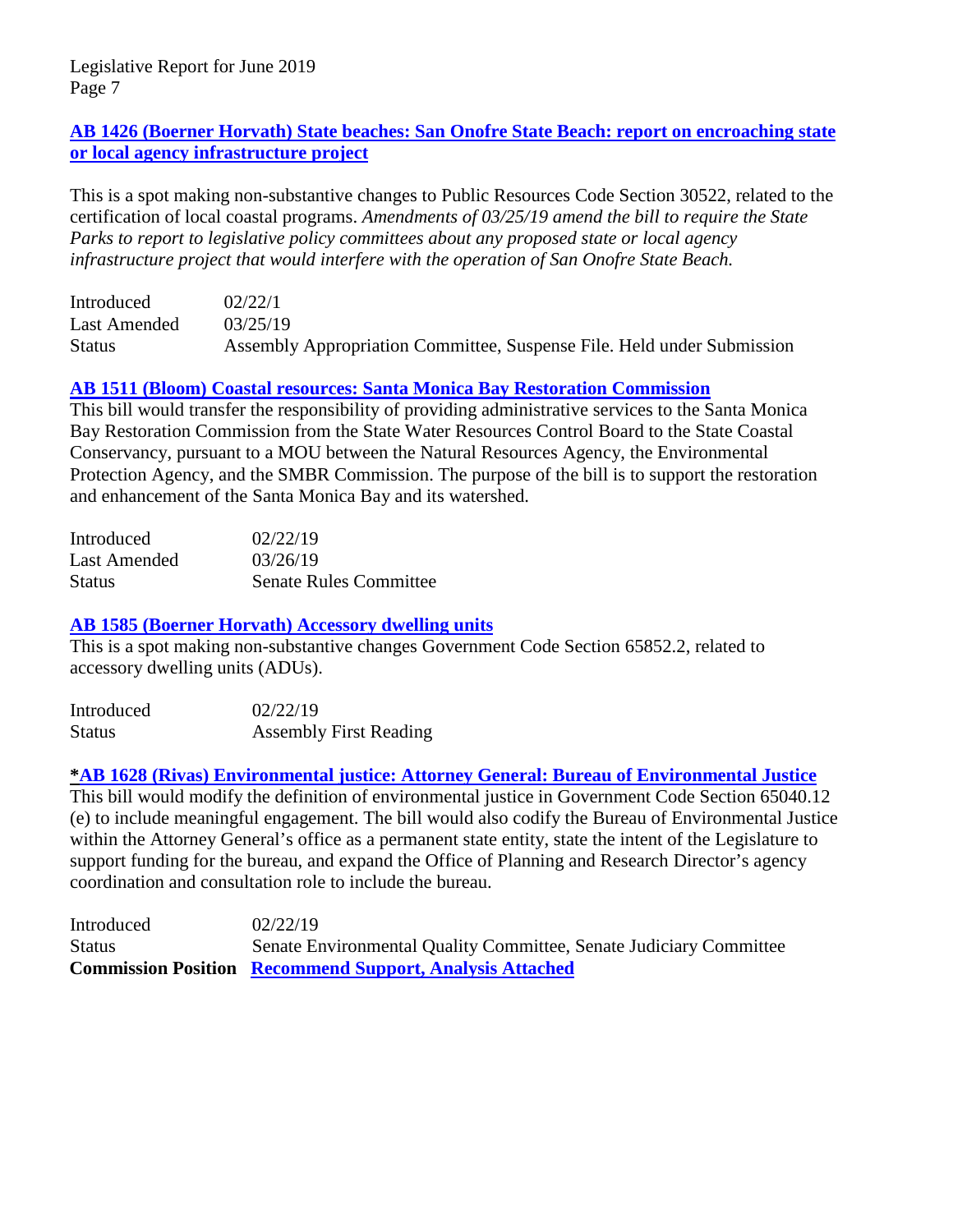# **[AB 1644 \(Levine\) Coastal resources: scientific advice and recommendations: agriculture](http://leginfo.legislature.ca.gov/faces/billNavClient.xhtml?bill_id=201920200AB1644)**

This bill would include agriculture among the specified issues on which the Coastal Commission may receive technical advice and recommendations with respect to its decisions. *Amendments of 04/29/19 revise PRC Section 30006.5 to remove reference to "the question" of sea level rise.*

| <b>Commission Position Support</b> |
|------------------------------------|
| <b>Senate Rules Committee</b>      |
| 04/29/19                           |
| 02/22/19                           |
|                                    |

#### **[AB 1680 \(Limón\) State Coastal Conservancy: coastal access](http://leginfo.legislature.ca.gov/faces/billNavClient.xhtml?bill_id=201920200AB1680)**

This bill would direct the Coastal Commission, in consultation with the State Coastal Conservancy, Department of Parks and Recreation, and the State Lands Commission to develop a new public access plan for Hollister Ranch in Santa Barbara County by April 1, 2020. The bill would specify plan components. If the plan is not completed by the deadline, the State Lands Commission would be required to implement the Coastal Commission's 1982 public access program as expeditiously as possible.

| <b>Commission Position Support</b> |                               |
|------------------------------------|-------------------------------|
| <b>Status</b>                      | <b>Senate Rules Committee</b> |
| <b>Last Amended</b>                | 03/25/19                      |
| Introduced                         | 02/22/19                      |

#### **[AB 1718 \(Levine\) State parks: state coastal beaches: smoking ban](http://leginfo.legislature.ca.gov/faces/billNavClient.xhtml?bill_id=201920200AB1718)**

This bill would make it an infraction for any person to smoke on a state coastal beach or a unit of the state park system, or to dispose of cigarette or cigar waste on a state coastal beach or unit of the system. The bill would require the Department of Parks and Recreation to post signs providing public notice of the restriction.

| Introduced    | 02/22/19                      |
|---------------|-------------------------------|
| <b>Status</b> | <b>Senate Rules Committee</b> |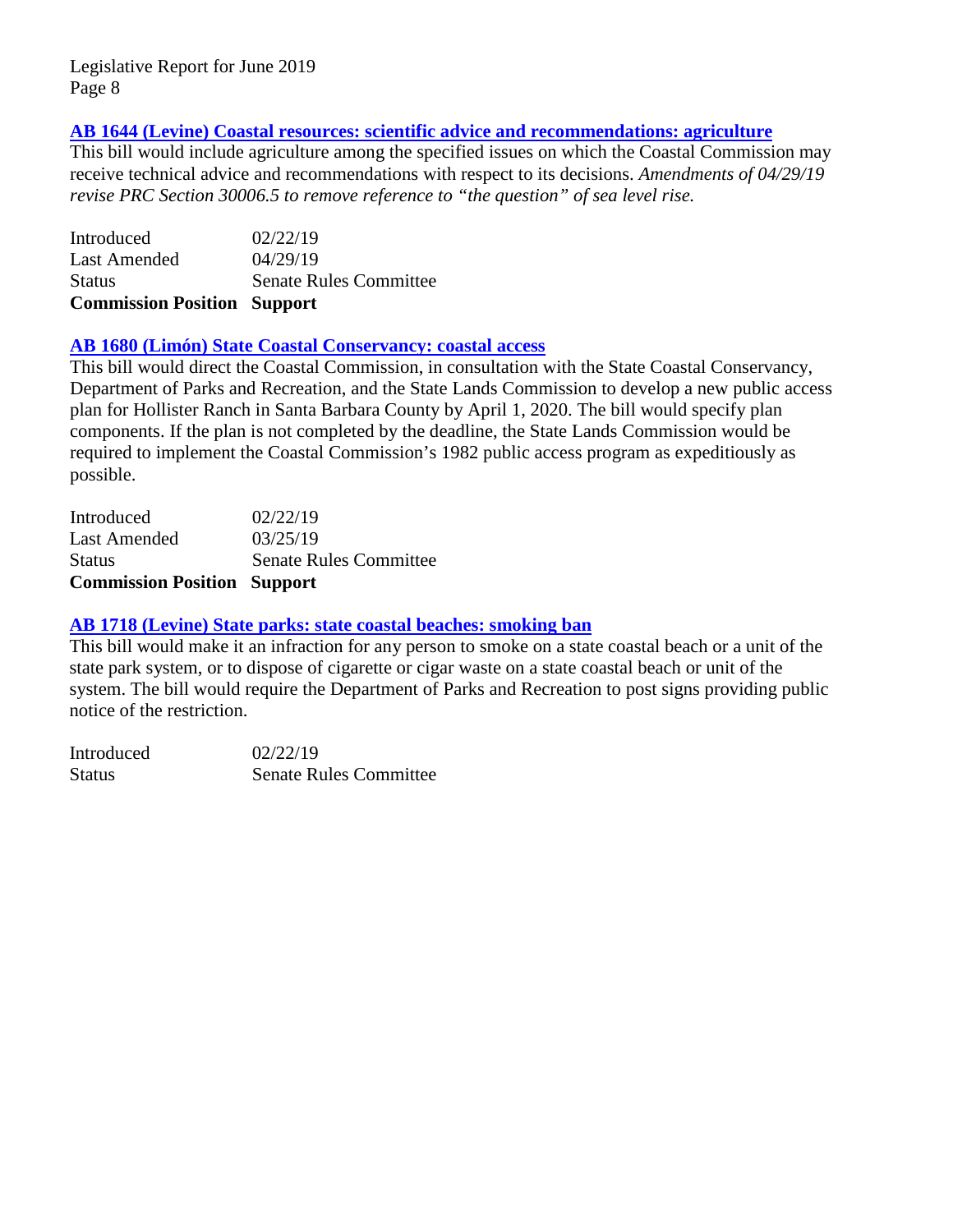# **AB 1731 (Boerner [Horvath\) Short term rentals: coastal zone](http://leginfo.legislature.ca.gov/faces/billNavClient.xhtml?bill_id=201920200AB1731)**

This bill would amend the Business and Professions Code to require a hosting platform that offers short-term vacation rentals to be responsible for collecting and remitting local transient occupancy taxes (TOT). The bill would also authorize a hosting platform to make a residentially zoned property within the coastal zone available as a short-term rental 365 days per year, provided that the primary resident lives on site full-time. The bill would prohibit the listing of a short-term rental for more than 30 days per year of any residential property in the coastal zone, unless the primary resident makes the property available as a short-term rental in accordance with the Lower Cost Coastal Accommodations Program administered by the State Coastal Conservancy. *Amendments of 05/02/19 delete the reference to the State Coastal Conservancy's lower-cost overnight accommodations program; limit the provisions of the bill to residentially zoned properties in urbanized areas of San Diego County's coastal zone; establish a sunset date of January 1, 2025; clarify that the bill does not apply to campgrounds, cabins, RV parks, hotels or motels; and require the Office of Planning and Research to prepare a report that evaluates the effect of the bill during that time with regard to housing availability and long-term rental rates.*

| Introduced    | 02/22/19                      |
|---------------|-------------------------------|
| Last Amended  | 05/02/19                      |
| <b>Status</b> | <b>Senate Rules Committee</b> |

#### **AB 1749 (Boerner [Horvath\) Coastal resources: development permits](http://leginfo.legislature.ca.gov/faces/billNavClient.xhtml?bill_id=201920200AB1749)**

This is a spot bill that would make non-substantive changes to Public Resources Code Section 30624, relating to the issuance of coastal development permits.

| Introduced | 02/22/19                      |
|------------|-------------------------------|
| Status     | <b>Assembly First Reading</b> |

#### **AB 1785 (Boerner [Horvath\) Transportation: North County Transit](http://leginfo.legislature.ca.gov/faces/billNavClient.xhtml?bill_id=201920200AB1785) District**

This bill would have made non-substantive changes to the Public Utilities Code, related to the San Diego Regional Transportation Consolidation Act. *Amendments of 03/28/19 gutted and amended the original bill to allow a railroad owner or operator, or a local government entity through which a railroad passes, to file a special motion to strike a cause of action seeking damages for an incident occurring on a railroad right of way that is open to the public.* 

| Introduced   | 02/22/19                            |
|--------------|-------------------------------------|
| Last Amended | 03/28/19                            |
| Status       | <b>Assembly Judiciary Committee</b> |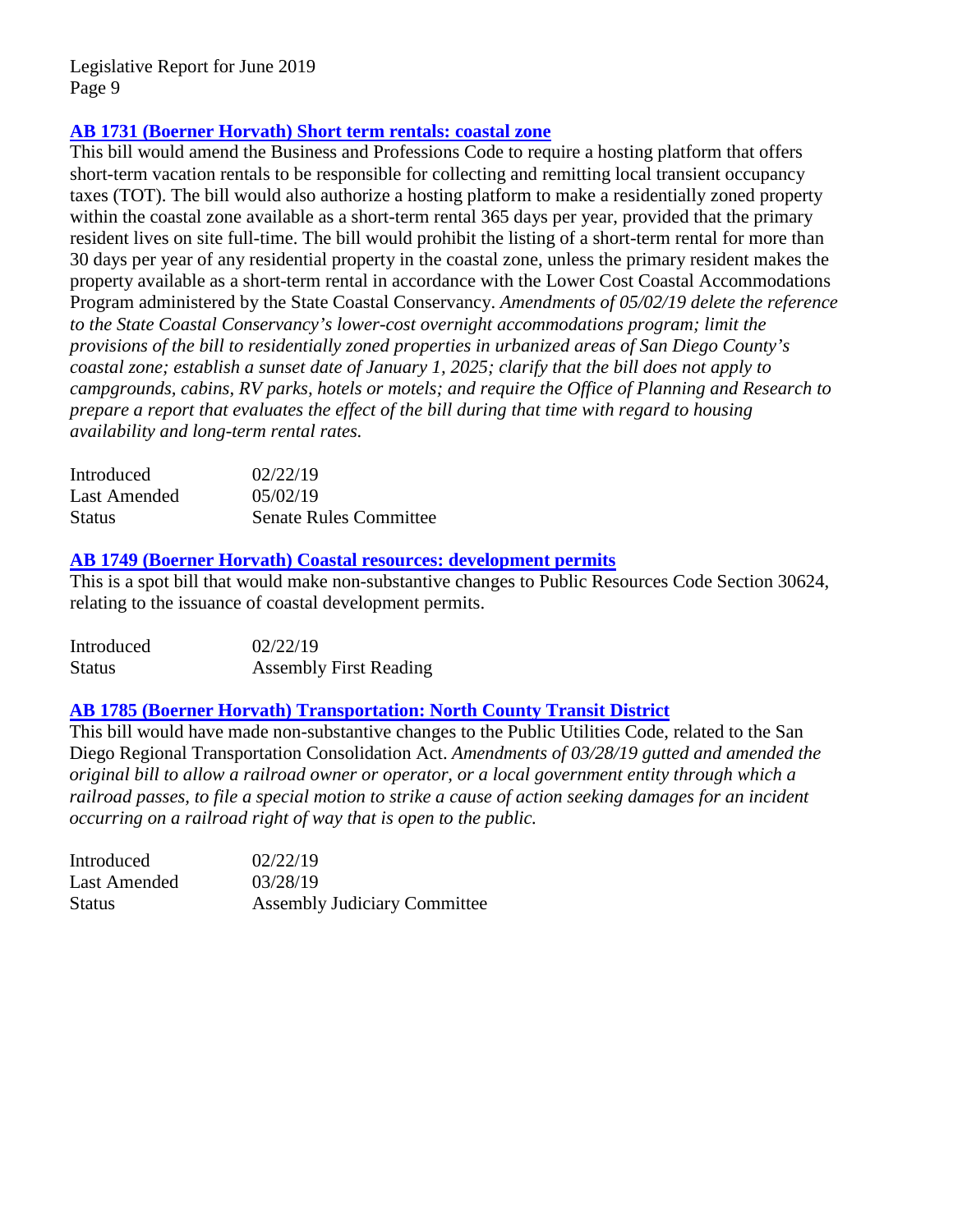# **[SB 4 \(McGuire\) Housing](http://leginfo.legislature.ca.gov/faces/billNavClient.xhtml?bill_id=201920200SB4)**

This bill states the intent to enact legislation that would limit restrictive local land use policies that contribute to increased housing costs, and also to encourage increased housing development near transit and job centers, in a manner that acknowledges relevant differences between communities. The bill would provide incentives for multifamily, Transit Oriented Development (TOD) as defined, on eligible parcels within cities and counties with unmet housing needs, including a streamlined, ministerial application process, a categorical CEQA exemption, and extended deadlines for permit expiration. These provisions would not apply in high fire hazard areas, flood plains, historic or architectural districts or the coastal zone. These provisions would not apply on any site that would require the demolition of deed-restricted affordable housing, rent-controlled housing, housing occupied by tenants within the previous 10 years, or any historic structure on a local, state or national register. The bill would require that TODs meeting specified thresholds be constructed by a skilled and trained workforce. *Amendments of 04/10/19 eliminate the previous references to local fees charged for water/sewer connection fees, multifamily projects, and fees charged by school districts. The bill adds a statement of Legislative Intent to reduce unreasonable fees on small housing developments.*

| Introduced    | 12/03/18                                      |
|---------------|-----------------------------------------------|
| Last Amended  | 04/10/19                                      |
| <b>Status</b> | <b>Senate Environmental Quality Committee</b> |

# **[SB 5 \(Beall\) Affordable Housing and Community Development](http://leginfo.legislature.ca.gov/faces/billNavClient.xhtml?bill_id=201920200SB5) Investment Program**

This bill would establish the Local-State Sustainable Investment Incentive Program, and the Sustainable Investment Incentive Committee to oversee it. The purpose of the Program would be to incentivize the construction of more affordable and transit-oriented housing. The Program would authorize local governments and various other public local agencies to support affordable housing plans. Funds would be available via tax increment through a redistribution of educational revenue augmentation funds (ERAF), which the bill would authorize through direction to county auditors. Relevant to the Coastal Commission, one eligible use of the funding would be for coastal communities dealing with the effects of sea level rise, including the construction, repair, replacement and maintenance of infrastructure related to protecting communities from sea level rise. *Amendments of 05/21expand the category of eligible projects to include infrastructure related to protecting communities from climate change, not just sea level rise.* 

| Introduced    | 12/03/18                        |
|---------------|---------------------------------|
| Last Amended  | 04/24/19                        |
| <b>Status</b> | <b>Assembly Rules Committee</b> |

#### **[SB 6 \(Beall\) Residential development: available land](http://leginfo.legislature.ca.gov/faces/billNavClient.xhtml?bill_id=201920200SB6)**

This bill would require the Department of General Services to develop a publicly searchable database containing information on a list of local land that is suitable and available for residential development as identified in a housing element of a general plan. *Amendments of 04/23/19 require local governments to submit an electronic copy the inventory of land suitable for residential development to the Department of Housing and Community Development for any housing element adopted after January 1, 2021. The bill would also authorize the Department to review, adopt, amend and repeal the forms, standards and definitions necessary to implement.*

| Introduced    | 12/03/18                        |
|---------------|---------------------------------|
| Last Amended  | 04/23/19                        |
| <b>Status</b> | <b>Assembly Rules Committee</b> |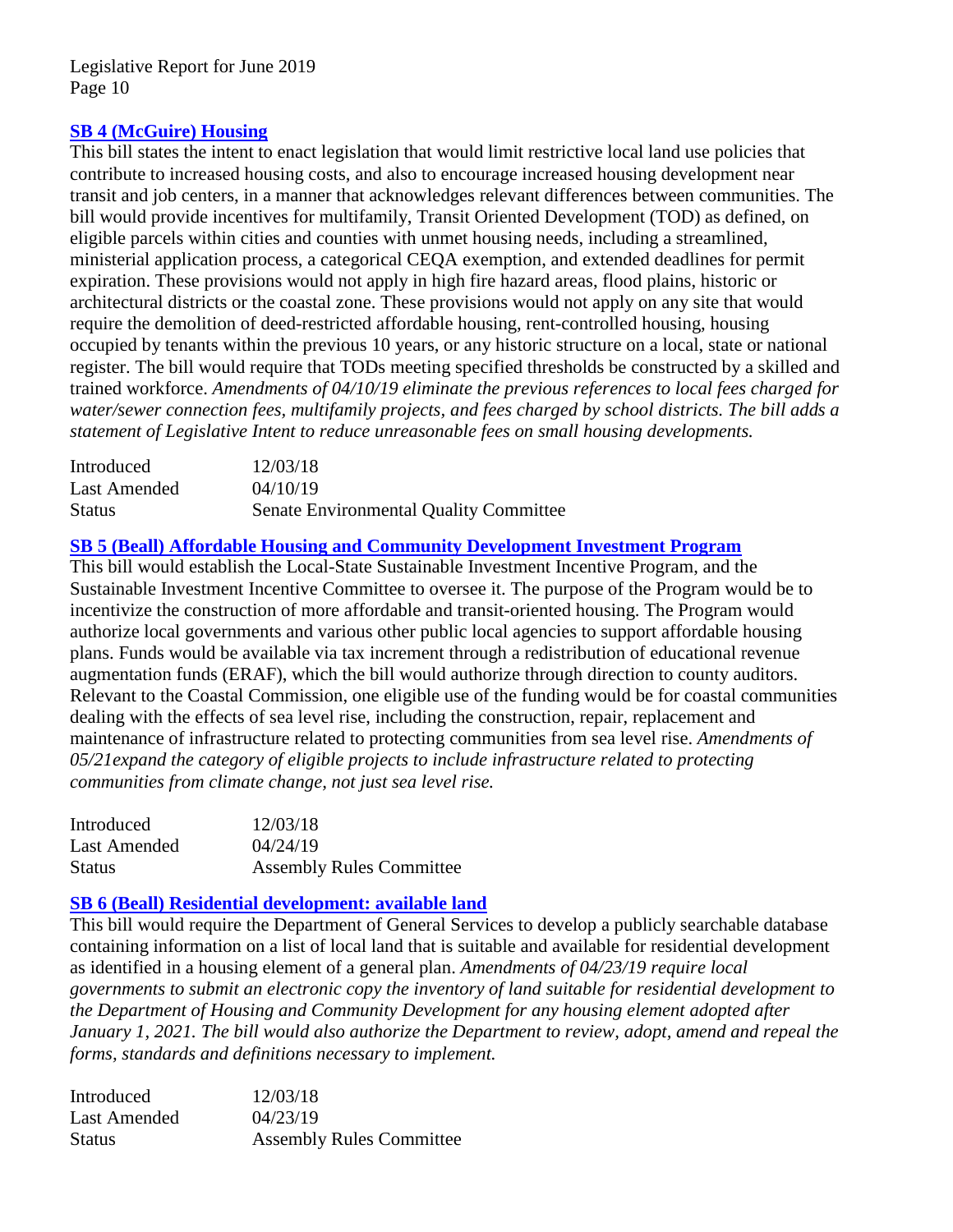# **SB 8 [\(Glazer\) State parks: state coastal beaches: smoking ban](http://leginfo.legislature.ca.gov/faces/billNavClient.xhtml?bill_id=201920200SB8)**

This bill would make it an infraction to smoke tobacco products on a state coastal beach or a unit of the State Parks system, or to dispose of tobacco-related waste in anything other than an appropriate waste receptacle, punishable by a fine of \$25. The bill would require the Department of Parks and Recreation to post signs providing notice of the prohibition.

| Introduced    | 12/03/18                        |
|---------------|---------------------------------|
| <b>Status</b> | <b>Assembly Rules Committee</b> |

#### **SB 13 [\(Wieckowski\) Accessory dwelling units](http://leginfo.legislature.ca.gov/faces/billNavClient.xhtml?bill_id=201920200SB13)**

This bill makes several changes to the Government Code and the Health and Safety Code pertaining to Accessory Dwelling Units (ADUs). Changes include:

- Limits ADUs to lots with an existing or proposed single family dwelling.
- Prohibits local governments from requiring additional parking for an ADU that demolishes an existing garage, carport of covered parking structure.
- Prohibits local governments from requiring owner-occupancy of one of the residential units.
- Reduces the length of time to review and approve a ministerial ADU application from 120 days to 60 days for local governments that have not yet adopted an ADU ordinance. If not approved within 60 days, the application shall be deemed approved.
- Requires that ADUs cannot be restricted by ordinance to less than 800 sf.
- Limits the amount of connection fees that can be imposed for a new residential dwelling.
- Allows the owner of an ADU that receives an enforcement order to correct violations or abate nuisances to request a 10-year delay in correction of the violations provided they aren't necessary to protect public health and safety.
- Renumbers the Coastal Act "savings clause" that specifies nothing in this section shall supersede or lessen the effect of the Coastal Act.

*Amendments of 05/17/19 prohibit a local agency from establishing minimum square footage for attached or detached ADUs that prohibits an efficiency unit; and from establishing a maximum square footage for an ADU that is less than 850 sf., or 1,000 sf for a unit with more than one-bedroom.*

| Introduced    | 12/03/18                        |
|---------------|---------------------------------|
| Last Amended  | 05/17/19                        |
| <b>Status</b> | <b>Assembly Rules Committee</b> |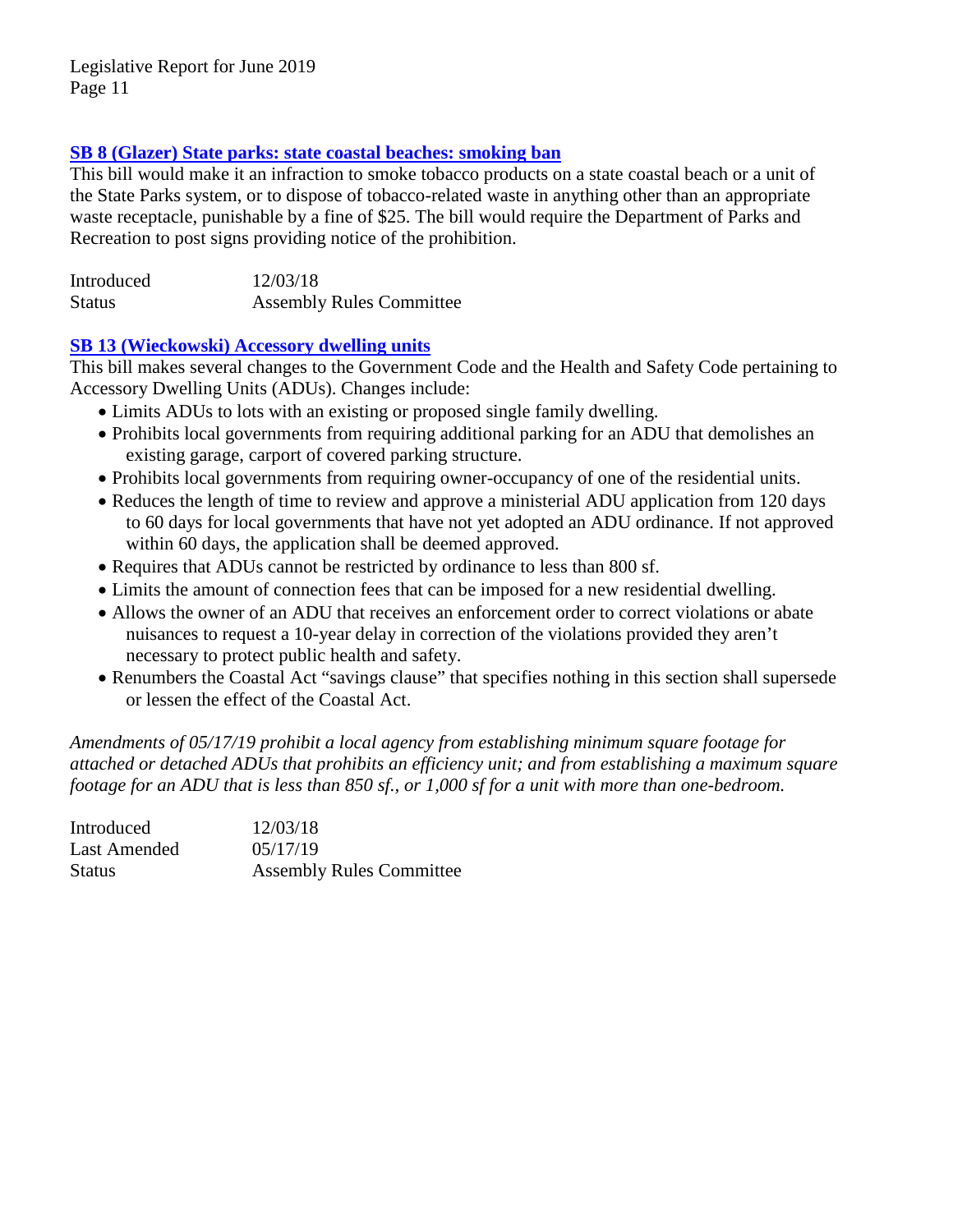# **[SB 45 \(Allen\) Wildfire, Drought and Flood Protection Bond Act of 2020](http://leginfo.legislature.ca.gov/faces/billNavClient.xhtml?bill_id=201920200SB45)**

This bill would enact the Wildfire, Drought and Flood Protection Bond Act of 2020 in the amount of \$4,300,000,000, \$300 million of which would be available for coastal resources, \$300 million for protecting rivers, lakes and streams, and \$150 million for improving regional climate resilience in General Obligation bonds to finance projects to restore fire-damaged areas, reduce wildfire risks, promote healthy forests and watersheds, reduce climate impacts on vulnerable populations, protect water supply and water quality, protect rivers, lakes, and streams, reduce flood risk, protect fish and wildlife from climate impacts, improve climate resilience of agricultural lands, and protect coastal lands and resources. *Amendments of 04/04/19 make technical, non-substantive changes.*

| Introduced    | 12/03/18                                                                |
|---------------|-------------------------------------------------------------------------|
| Last Amended  | 04/04/19                                                                |
| <b>Status</b> | Senate Appropriations Committee. Hearing cancelled at author's request. |

# **[SB 50 \(Wiener\) Planning and zoning: housing development: incentives](http://leginfo.legislature.ca.gov/faces/billNavClient.xhtml?bill_id=201920200SB50)**

This bill would waive local density maximums and parking minimums greater than 0.5 spaces per unit, and provide other incentives for residential development project proposed within a ½-mile radius of a major transit stop. A major transit stop is defined as a site containing an existing transit station or a ferry terminal served by a bus or transit service. The bill specifies that it shall not be construed to relieve a local agency from complying with the Coastal Act of 1976. *Amendments of 03/11/19 make additional definitions in the "Equitable Communities Incentives" section of the bill; require the Department of Housing and Urban Development to publish map showing areas identified by the Department as "housing rich areas" and update it every 5 years; set the application of in-lieu fees for local governments that have not adopted an inclusionary housing ordinance; and set the term of affordability deed restrictions to 55 years for rental units and 45 years for sale units. Amendments of 05/01/19 would specify that the provisions of the bill would not apply in a Coastal Zone within a city of less than 50,000 population.*

| Introduced    | 12/03/18                                                       |
|---------------|----------------------------------------------------------------|
| Last Amended  | 0.5/01/19                                                      |
| <b>Status</b> | Senate Appropriations Committee, Suspense File. Two-year bill. |

# **[SB 53 \(Wilk\) Open meetings](http://leginfo.legislature.ca.gov/faces/billNavClient.xhtml?bill_id=201920200SB53)**

This bill would clarify that any advisory committee or subcommittee of a multi-member state board, commission or committee is subject to the Bagley-Keene Open Meetings Act if it is comprised of 2 or more members, if one of those members represents that state body in their official capacity. This bill has an urgency clause.

| Introduced    | 12/10/18                                     |
|---------------|----------------------------------------------|
| Last Amended  | 03/05/19                                     |
| <b>Status</b> | Assembly Governmental Organization Committee |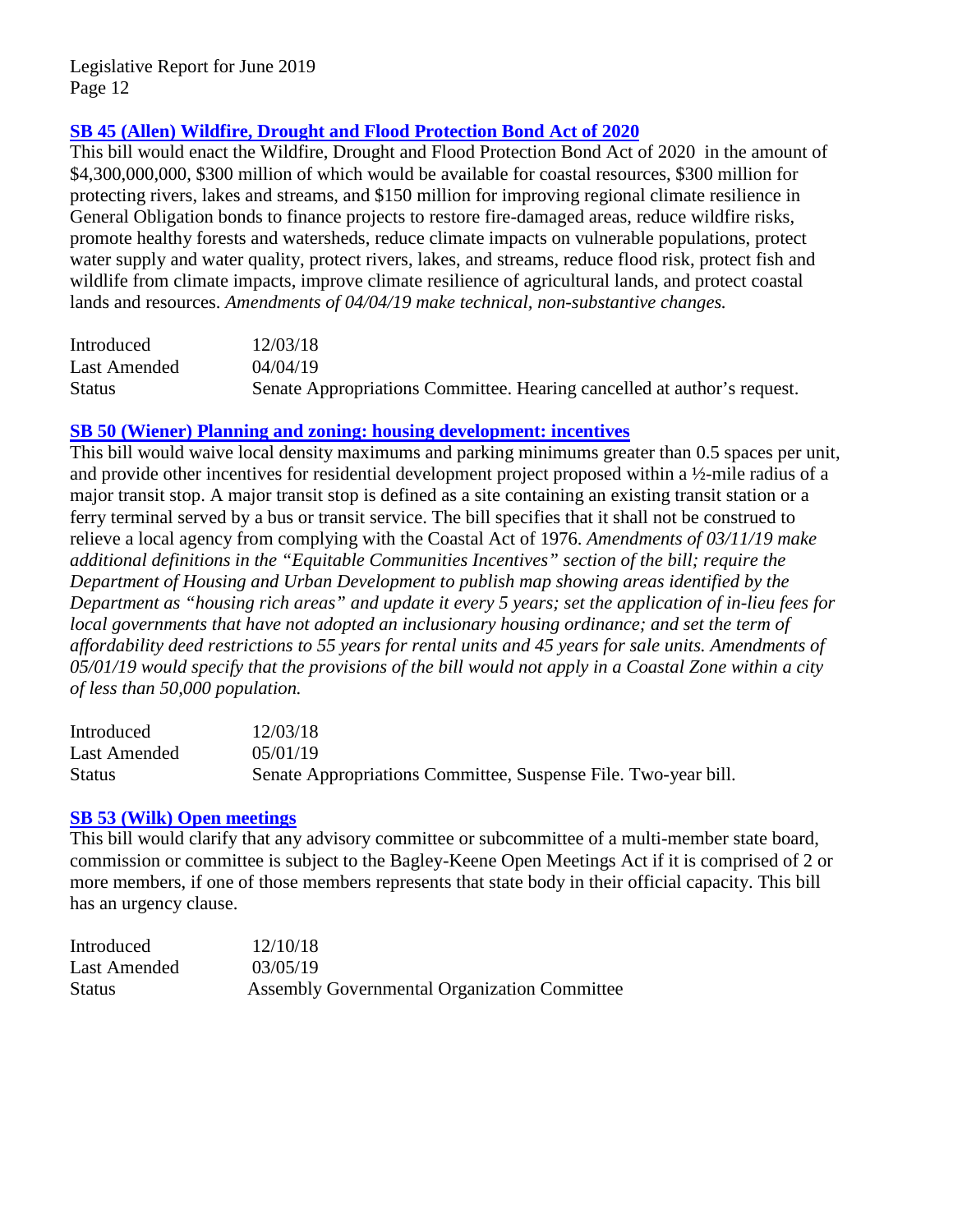# **SB 54 (Allen) [California Circular Economy and Plastic Pollution Reduction Act](http://leginfo.legislature.ca.gov/faces/billNavClient.xhtml?bill_id=201920200SB54)**

This bill would enact the California Circular Economy and Plastic Pollution Reduction Act, which would require the Department of Resources Recycling and Recovery (CalRecycle), in consultation with the State Water Resources Control Board and the Ocean Protection Council to develop a scoping plan for reducing plastic pollution in California by the year 2030 through source reduction, recycling and composting. AB 1080 is a companion to AB 1080 (Gonzalez). The two bills are identical in their current forms. *Amendments of 03/19/19 add additional specificity to the Department's proposed regulations, including identification of single-use packaging materials for reduction actions; criteria for source reduction requirements, minimum post-consumer recycled content requirements; and processes for annual reporting by businesses. Amendments of 05/07/19 extend the deadline for the adoption of regulations from 01/01/21 to 01/01/23; expand the bill to include manufacturers and retailers; and require the department to develop a scoping plan for achieving the bill's objectives prior to adopting regulations. Amendments of 05/22 substantially revise the bill to establish that it is a policy goal of the state that manufacturers and retailers reduce single-use packaging and products by 75% by the year 2030, transition to reusable products and packaging to the maximum extent practicable; and that single use packaging and products be recyclable or compostable by specified dates. The amendments would narrow the scope of CalRecycle's regulatory authority to "priority single use plastic products" which are defined in the bill as single-use packaging and the 10 most commonly littered single-use plastic products in California. The Department would be required to adopt regulations to implement the policy. The bill would also extend the deadline by two years for manufacturers to demonstrate a 40% recycling rate by 2028.* 

| Introduced          | 12/11/18                        |
|---------------------|---------------------------------|
| <b>Last Amended</b> | 05/22/19                        |
| <b>Status</b>       | <b>Assembly Rules Committee</b> |
| <b>Position</b>     | <b>Support</b>                  |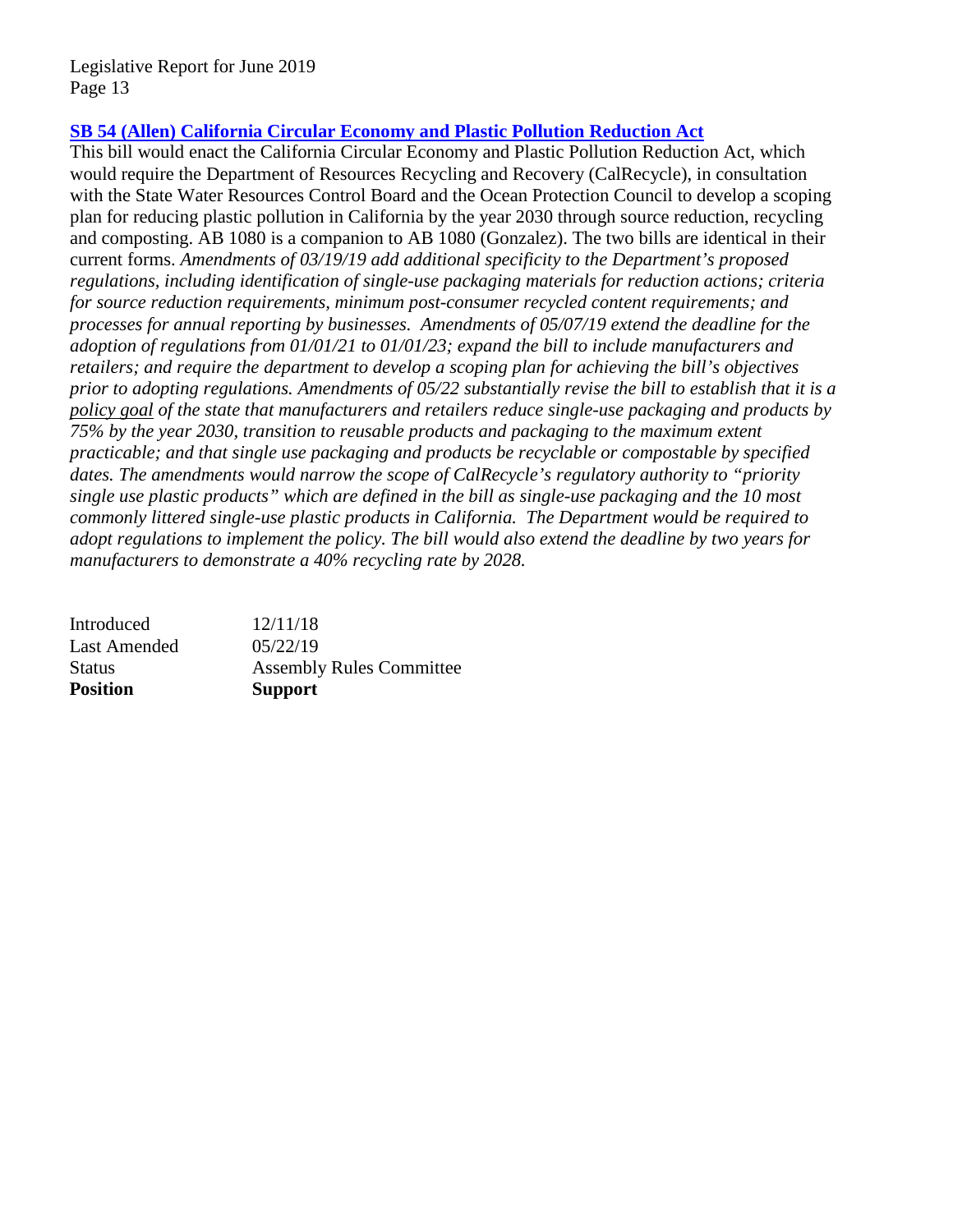# **[SB 62 \(Dodd\) Endangered species: accidental take](http://leginfo.legislature.ca.gov/faces/billNavClient.xhtml?bill_id=201920200SB62) associated with routine and ongoing [agricultural activities: state safe harbor agreements](http://leginfo.legislature.ca.gov/faces/billNavClient.xhtml?bill_id=201920200SB62)**

This bill would make permanent a temporary exception in the California Endangered Species Act for the otherwise unlawful "take" of an endangered species if accidentally committed in the context of routine, ongoing agricultural activities. The bill would also require the reporting of any such take within 10 days. The bill would also extend the Safe Harbor Act from January 1, 2020, to January 1, 2024. The Safe Harbor Act encourages landowners to voluntarily manage lands to benefit endangered, threatened or candidate species without being subject to additional regulatory requirements as a result of their efforts. *Amendments of 03/19/19 extend the provisions of the bill to individual farmers, ranchers, and their bona fide employees.* 

| Introduced    | 01/03/19                                    |
|---------------|---------------------------------------------|
| Last Amended  | 04/03/19                                    |
| <b>Status</b> | Assembly Water Parks and Wildlife Committee |

# **[SB 67 \(McGuire\) Cannabis: temporary licenses](http://leginfo.legislature.ca.gov/faces/billNavClient.xhtml?bill_id=201920200SB67)**

This bill would allow for the reinstatement of an expired, temporary license issued by the Department of Food and Agriculture for a commercial cannabis operation, provided that the licensee submits a completed application and application fee. The temporary license would be revoked after the department issues an annual or provisional license, or denies the application for same. This bill has an urgency clause, and if enacted, will take effect immediately.

| Introduced    | 01/08/19                                                         |
|---------------|------------------------------------------------------------------|
| Last Amended  | 03/21/19                                                         |
| <b>Status</b> | Assembly Agriculture Committee, Business & Professions Committee |

# **[SB 69 \(Wiener\) Ocean Resiliency](http://leginfo.legislature.ca.gov/faces/billTextClient.xhtml?bill_id=201920200SB69) Act of 2019**

This bill amends multiple codes including the Public Resources Code, Fish and Game Code, Public Health Code, and Water Code to address issues related to fisheries, ocean acidification, timber harvest plans, vessel speeds in the Santa Barbara Channel and San Francisco Bay, marine invasive species, and other topics. The bill would also require various studies and reports related to wetlands, beneficial reuse of dredged materials, low-trophic mariculture, and the potential for kelp and native oyster reefs to sequester carbon. The bill would require the State Air Resources Board to develop a voluntary speed reduction program to reduce air pollution, whale strikes and harmful underwater acoustics in the Santa Barbara Channel and San Francisco Bay; require the Natural Resources Agency to conduct an inventory of the state's coastal wetlands, updated every 5 years; require the State Coastal Conservancy to develop a beneficial reuse program for dredged sediments in coastal restoration projects; and require the Ocean Protection Council to submit a report to the Legislature. *Amendments of 04/29/19 delete the requirement for the Department of Fish and Wildlife to conduct a survey of all dams in all rivers frequented by fish every five years. Amendments of 05/17remove Sections related to: timber harvest plans; low-trophic mariculture; an ocean acidification working group; the Water Quality Monitoring Council; ballast water control technology; and amendments to the California Ocean Plan.* 

| Introduced    | 01/09/19                      |
|---------------|-------------------------------|
| Last Amended  | 05/17/19                      |
| <b>Status</b> | <b>Senate Rules Committee</b> |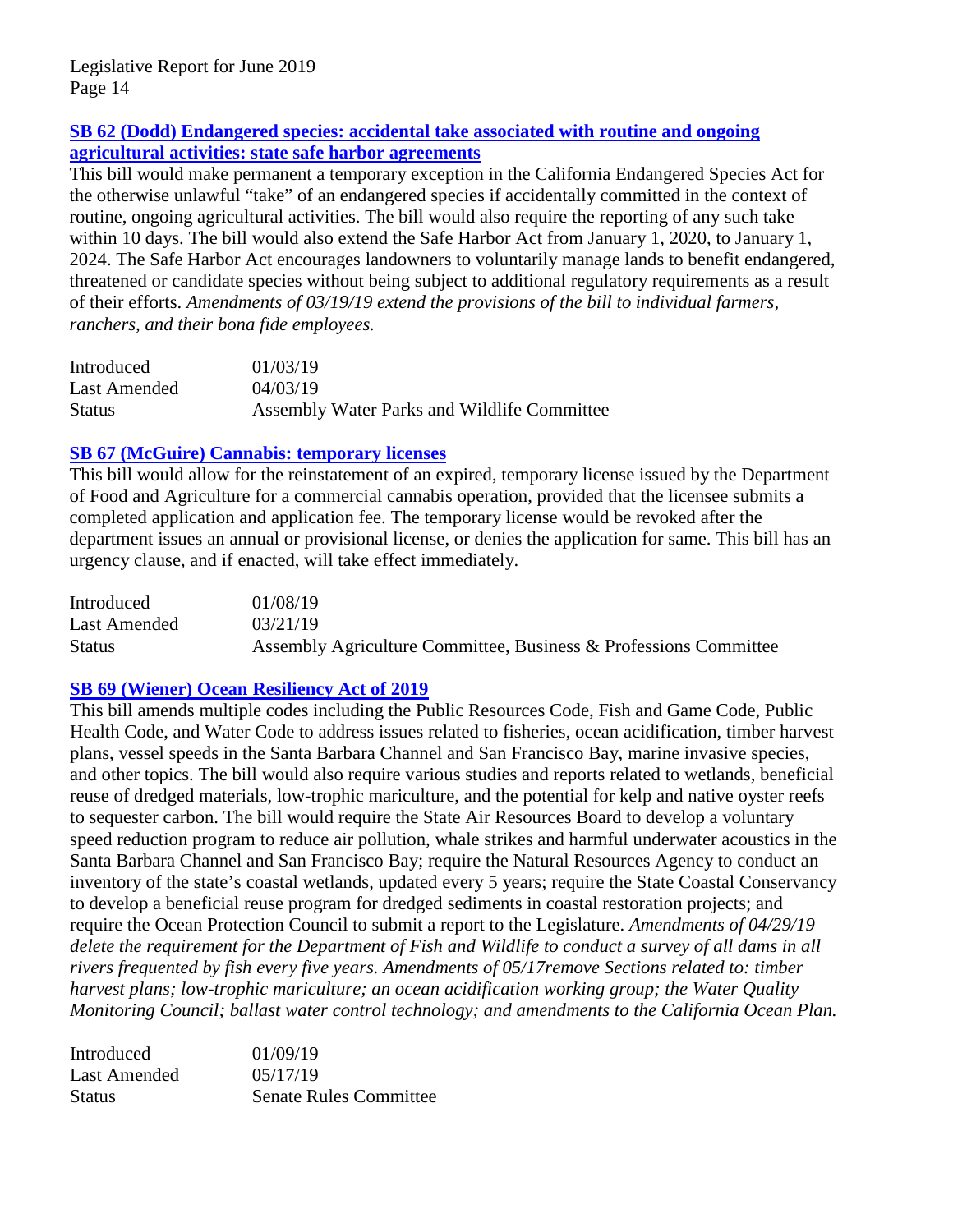# **[SB 140 \(Stern\) Specialized license plates: The Endless Summer](http://leginfo.legislature.ca.gov/faces/billNavClient.xhtml?bill_id=201920200SB140)**

This bill would require the State Coastal Conservancy, in consultation with the California Highway Patrol, to develop a specialized license plate with the image of a surfer to fund projects and programs that promote exposure to surfing, its cultural heritage, and the coastal resources on which it depends.

Introduced 01/17/19 Status Senate Appropriations Committee, Suspense File. Held under Submission

# **[SB 168 \(Wieckowski\) Climate change: Chief Climate Resilience Officer](http://leginfo.legislature.ca.gov/faces/billNavClient.xhtml?bill_id=201920200SB168)**

This bill would establish the position of Chief Climate Resilience Officer in the Office of Planning and Research, and require the preparation of guidance documents for statewide integration of adaptation and resiliency measures. *Amendments of 04/11/19 specify that guidance documents must include projected economic and fiscal impacts. Amendments of 05/17 specify that the appointment is subject to Senate confirmation.*

| Introduced    | 01/28/19                        |
|---------------|---------------------------------|
| Last Amended  | 0.5/17/19                       |
| <b>Status</b> | <b>Assembly Rules Committee</b> |

# **[SB 241 \(Moorlach\) Personal Income Tax: California Voluntary Contribution Program](http://leginfo.legislature.ca.gov/faces/billNavClient.xhtml?bill_id=201920200SB241)**

As amended April 22, this bill would repeal the expiration dates for the California Firefighters Memorial Fund and the California Peace Officers Memorial Fund personal income tax check-offs, thereby allowing those funds to remain on the California income tax return forms indefinitely. The bill would also substantially revise the procedure for inclusion of not-for-profit organizations on the annual tax forms, making it a fee-based application to the Franchise Tax Board limited to charitable organizations as defined in the bill. In order to be eligible, a charitable organization must average at least \$100,000 in gross receipts, be registered as a Charitable Trust with the State Attorney General's Office, and have submitted 3 years of annual returns with the Franchise Tax Board.

| <b>Commission Position Oppose</b> |                                                                       |
|-----------------------------------|-----------------------------------------------------------------------|
| <b>Status</b>                     | Senate Appropriations Committee, Suspense File. Held under Submission |
| Last Amended                      | 04/29/19                                                              |
| Introduced                        | 02/11/19                                                              |

#### **[SB 262 \(McGuire\) Commercial fishing: landing fees: sea cucumbers](http://leginfo.legislature.ca.gov/faces/billNavClient.xhtml?bill_id=201920200SB262)**

This bill would amend the Fish and Game Code to extend the sunset for the current sea cucumber commercial fishery program to April 1, 2030, and set the landing fee rate schedule for 2019. *Amendments of 03/18/19 make minor, non-substantive changes to the bill.*

| Introduced    | 02/12/19                                     |
|---------------|----------------------------------------------|
| Last Amended  | 03/18/19                                     |
| <b>Status</b> | Assembly Water, Parks and Wildlife Committee |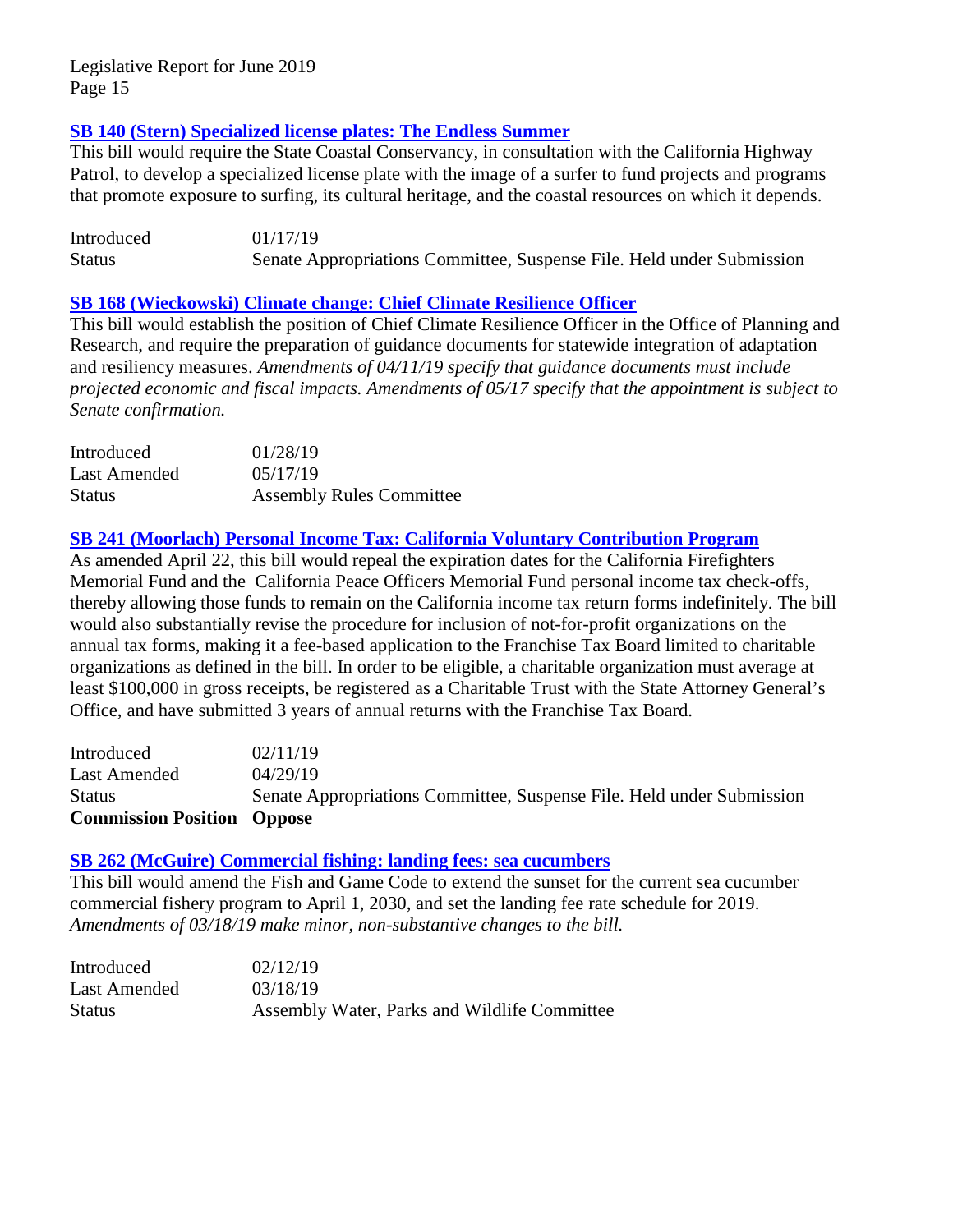# **[SB 332 \(Hertzberg\) Wastewater treatment: recycled water](http://leginfo.legislature.ca.gov/faces/billTextClient.xhtml?bill_id=201920200SB332)**

This bill would amend the Water Code to declare that the discharge of treated wastewater from ocean outfalls is a waste and unreasonable use of water. The bill would require wastewater treatment facilities to reduce annual discharge volumes by at least 50% by January 1, 2030, and by at least 95% by January 1, 2040. The bill would subject operators to a civil penalty of \$2,000 per acre foot of water above the required reduction. *Amendments of 4/30/19 modify various deadlines within the bill.*

| Introduced    | 02/19/19                                                              |
|---------------|-----------------------------------------------------------------------|
| Last Amended  | 04/30/19                                                              |
| <b>Status</b> | Senate Appropriations Committee, Suspense File. Held under Submission |

#### **[\\*SB 424 \(Jackson\) Tobacco products: single-use and multiuse components](http://leginfo.legislature.ca.gov/faces/billNavClient.xhtml?bill_id=201920200SB424)**

This bill would prohibit the sale or distribution in California of any cigarette with a single-use filter, single-use electronic cigarette or an attachable single-use filter. The bill would authorize a city attorney, county counsel or District Attorney to assess a \$500 civil fine for violation. The bill would also require manufacturers of tobacco products to use recyclable materials for their products sold in California, or provide a take back or mail back program for non-recyclable components.

| Introduced    | 02/21/19                        |
|---------------|---------------------------------|
| Last amended  | 05/17/19                        |
| <b>Status</b> | <b>Assembly Rules Committee</b> |

# **[SB 518 \(Wiekowski\) Public Records Act: court costs and attorneys fees](http://leginfo.legislature.ca.gov/faces/billTextClient.xhtml?bill_id=201920200SB518)**

This bill would require a public agency that improperly withholds public records subject to the Public Records Act to pay court costs and attorney's fees to the plaintiff even if a settlement offer is made and accepted prior to judgement, notwithstanding Section 998 of the Code of Civil Procedures.

| Introduced    | 02/19/19                        |
|---------------|---------------------------------|
| Last Amended  | 04/30/19                        |
| <b>Status</b> | <b>Assembly Rules Committee</b> |

#### **[\\*SB 551 \(Jackson\) Oil and gas: decommissioning, cleanup and remediation: costs](http://leginfo.legislature.ca.gov/faces/billNavClient.xhtml?bill_id=201920200SB551)**

This measure would require the Division of Oil, Gas and Geothermal Resources (DOGGR) to develop a mechanism to assess the full cost of decommissioning, cleanup and remediation of oil and gas infrastructure, including pipelines, pump facilities and storage facilities.

| Introduced    | 01/22/19                    |
|---------------|-----------------------------|
| Last amended  | 0.5/17/19                   |
| <b>Status</b> | Senate Floor, Third Reading |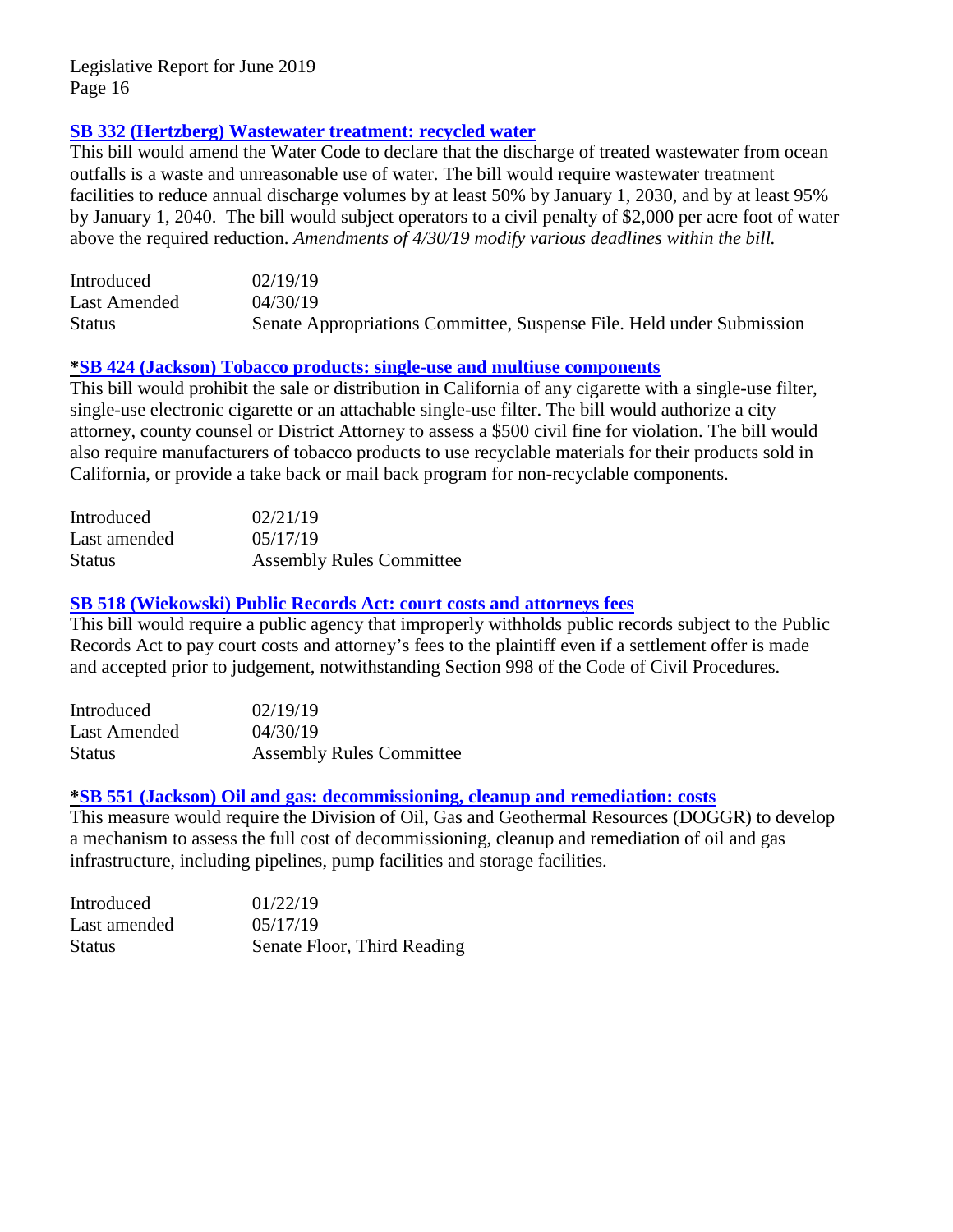# **[SB 576 \(Umberg\) State Coastal Conservancy: coastal climate change adaptation](http://leginfo.legislature.ca.gov/faces/billNavClient.xhtml?bill_id=201920200SB576)**

As amended April 23, this bill would require the State Coastal Conservancy to develop and implement a climate adaptation and readiness program that would include collaboration and coordination with the Office of Planning and Research, California State University Long Beach, various state conservancies and other entities to recommend best practices and strategies for improving climate resiliency for coastal communities, infrastructure and habitat. The bill would also require the Conservancy to participate in, facilitate or host an international conference on coastal climate change every two years, in cooperation with the Natural Resources Agency, the Ocean Protection Council, and other relevant state agencies. *Amendments of 05/21would require the Conservancy to recommend best practices and strategies to improve coastal climate resiliency, and collaborate with academia, scientists and NGOs to facilitate climate change-related information sharing.*

| Introduced    | 02/22/19                        |
|---------------|---------------------------------|
| Last amended  | 05/21/19                        |
| <b>Status</b> | <b>Assembly Rules Committee</b> |

# **SR 12 (Jackson)**  $50<sup>th</sup>$  **[anniversary of the Santa Barbara Oil Spill](http://leginfo.legislature.ca.gov/faces/billTextClient.xhtml?bill_id=201920200SR12)**

This measure commemorates the 50<sup>th</sup> anniversary of the offshore oil spill in Santa Barbara on January 8, 1969, and honors the efforts of environmental leaders who worked to achieve stronger protections for coastal resources as a result.

| Introduced | 01/23/19 |
|------------|----------|
| Status     | Enrolled |

#### **[SR 32 \(Jackson\) Coastal resources](http://leginfo.legislature.ca.gov/faces/billNavClient.xhtml?bill_id=201920200SR32)**

This measure establishes the Senate's support for the federal Coastal Zone Management Act, and its opposition to any federal actions that would weaken California's federal consistency review authority.

Introduced 04/11/19 Status Senate Natural Resources and Water Committee

###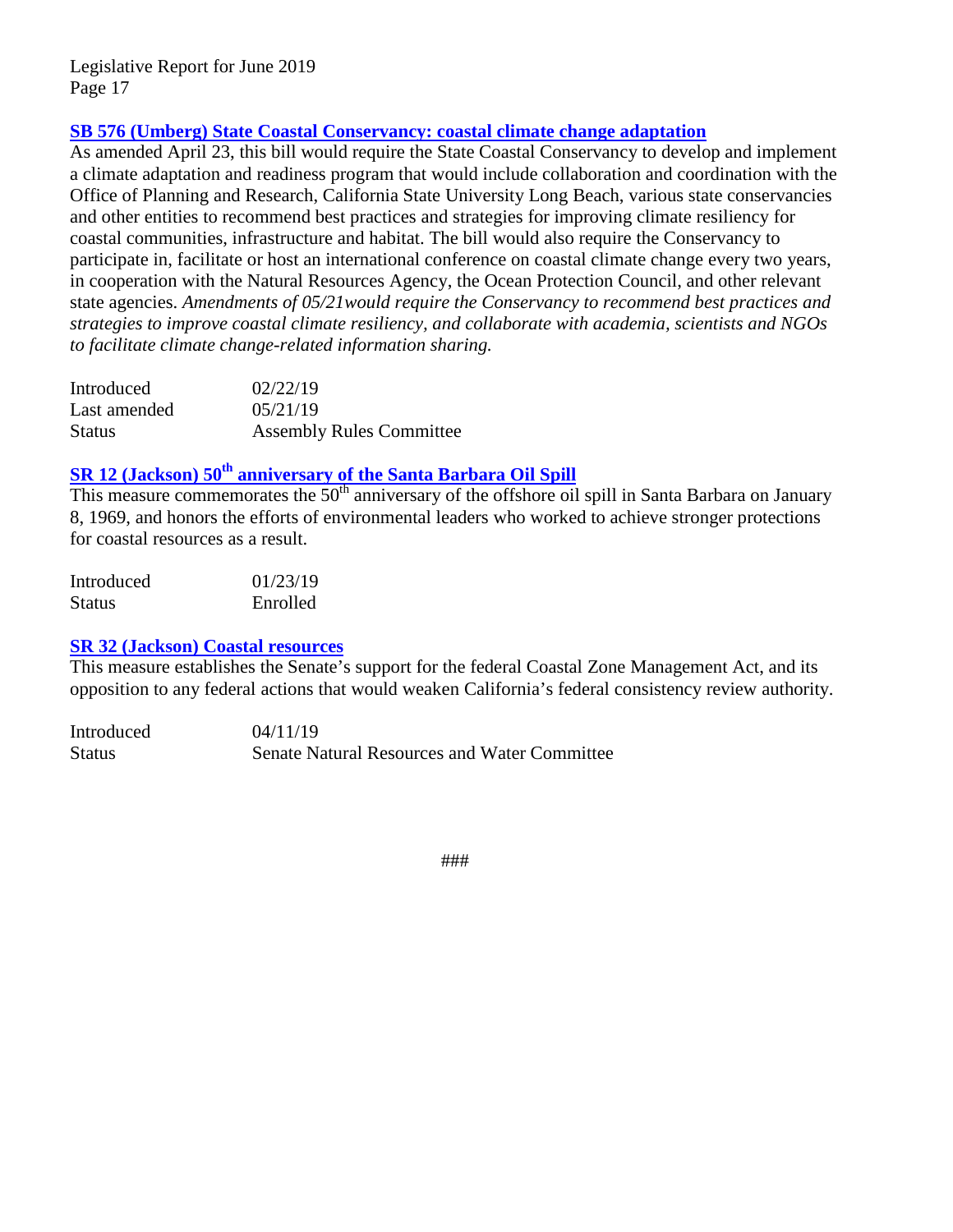#### **CALIFORNIA COASTAL COMMISSION**

<span id="page-17-0"></span>45 FREMONT, SUITE 2000 SAN FRANCISCO, CA 94105- 2219 VOICE AND TDD (415) 904- 5200 FAX ( 415) 904- 5400



#### **BILL ANALYSIS**

**[AB 1628](http://leginfo.legislature.ca.gov/faces/billNavClient.xhtml?bill_id=201920200AB1628) (Rivas)**

As Introduced 02/22/2019

#### **SUMMARY**

Assembly Bill 1628 would amend the definition of Environmental Justice in Government Code Section 65040.12(e) to include a reference to meaningful engagement. The new definition would read:

(e) For purposes of this section, "environmental justice" means the fair treatment *and meaningful engagement* of people of all races, cultures, and incomes with respect to the development, adoption, implementation, and enforcement of environmental laws, regulations, and policies.

The bill would also establish the Legislature's support for establishing the Bureau of Environmental Justice in the Attorney General's Office as a permanent state entity. The Office of Planning and Research, as the coordinating agency for all state governmental environmental justice programs, would be required to consult with the Bureau.

#### **RECOMMENDED MOTION**

I move the Commission **Support** AB 1628, and I recommend a **Yes** vote.

#### **PURPOSE OF THE BILL**

The purpose of the bill is to broaden the definition of environmental justice to ensure that state agencies take the necessary steps to engage with disadvantaged communities of color in a meaningful way, and to assist the Attorney General secure the necessary resources to fund the establishment of a permanent environmental justice bureau within the agency.

According to the author, "AB 1628 supports the Attorney General's Bureau of Environmental Justice in its efforts to protect vulnerable communities from environmental hazards, and adds 'meaningful engagement' to make sure all voices are heard."

#### **EXISTING LAW**

Government Code Section 6040.12(a) establishes the Governor's Office of Planning and Research as the coordinating agency in state government for environmental justice programs. The Director of State Planning and Research is required to consult with specified entities, including the Natural Resources Secretary and the Secretary for Environmental Protection.

Public Resources Code 30013 establishes that in order to advance the principles of environmental justice and equity, Government Code Section 6040.12(a) applies to the Coastal Commission and all other public agencies implementing the Act.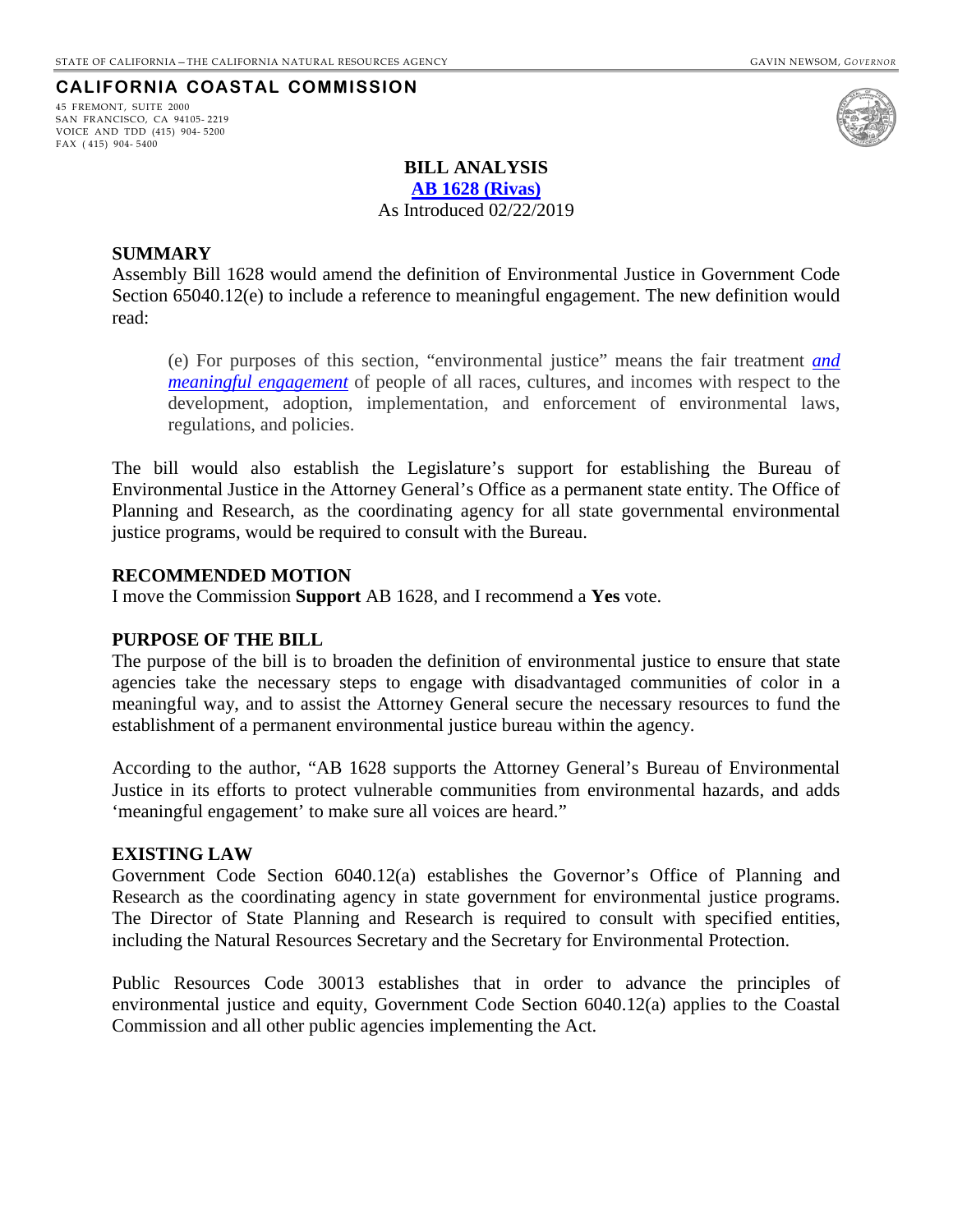### **PROGRAM BACKGROUND**

In 2016, AB 2616 (Ch. 578, Stats of 2016) amended the Coastal Act to cross reference the existing definition of environmental justice in the Government Code; added the definition in Public Resources Code Section (PRC 30107.3); established that the Coastal Commission may consider environmental justice in permit decisions and appeals (PRC 30604(h)); and specified that one of the Governor's appointees shall reside in and work directly with communities with diverse racial and ethnic populations who are disproportionately burdened by high levels of pollution and issues of environmental justice (PRC 30301(f)).

On March 8, 2019, the Coastal Commission adopted an Environmental Justice Policy, to inform the implementation of the Commission's new authority. The goal of the Policy is to provide guidance and clarity for Commissioners, staff, and the public. The Policy is intended to integrate the principles of environmental justice, equality, and social equity into all aspects of the Commission's program and operations, and to ensure public confidence in the Commission's mission, process, and commitment to coastal equity.

To develop the Policy, Commission staff spent more than a year meeting with and listening to environmental justice stakeholders, including community groups, social justice leaders, and public agencies with established environmental justice programs. Staff contacted over 100 groups and individuals, by email, phone and in person. The agency formed an internal environmental justice team with staff members in every district office to serve as local points of contact, participated in racial equity and environmental justice trainings, attended community meetings, collaborated with sister agencies, created a dedicated webpage and email address, hosted webinars, developed an environmental justice newsletter and listserv, and reviewed all three drafts of the policy in detail with engaged stakeholders. The process underscored the importance of meaningful engagement with communities who will be most directly affected by the implementation of the Policy.

In 2018, Attorney General Xavier Becerra established the Bureau of Environmental Justice within the DOJ's Environment Section, to facilitate improved enforcement of environmental laws in disadvantaged communities. The Bureau is tasked with protecting people and communities from pollution and public health hazards through investigation and enforcement of the law. According to the Attorney General's Office, the Bureau will focus on: 1) Ensuring compliance with the California Environmental Quality Act and land use planning laws; 2) Remediating contaminated drinking water; 3) Eliminating or reducing exposure to lead and other toxins in the environment and consumer products; 4) Challenging the federal government's actions that repeal or reduce public health and environmental protections; and, 5) Penalizing and preventing illegal discharges to air and water from facilities located in communities already disproportionally burdened with pollution.

# **ANALYSIS**

Historic inequalities, as well as California's growing population, changing demographics, socioeconomic forces, judicial decisions, and policy choices have and continue to shape development patterns, land use decisions and population shifts that widen the disparity gap. Not only is equitable access to the coast for all Californians essential, so is protecting coastal natural